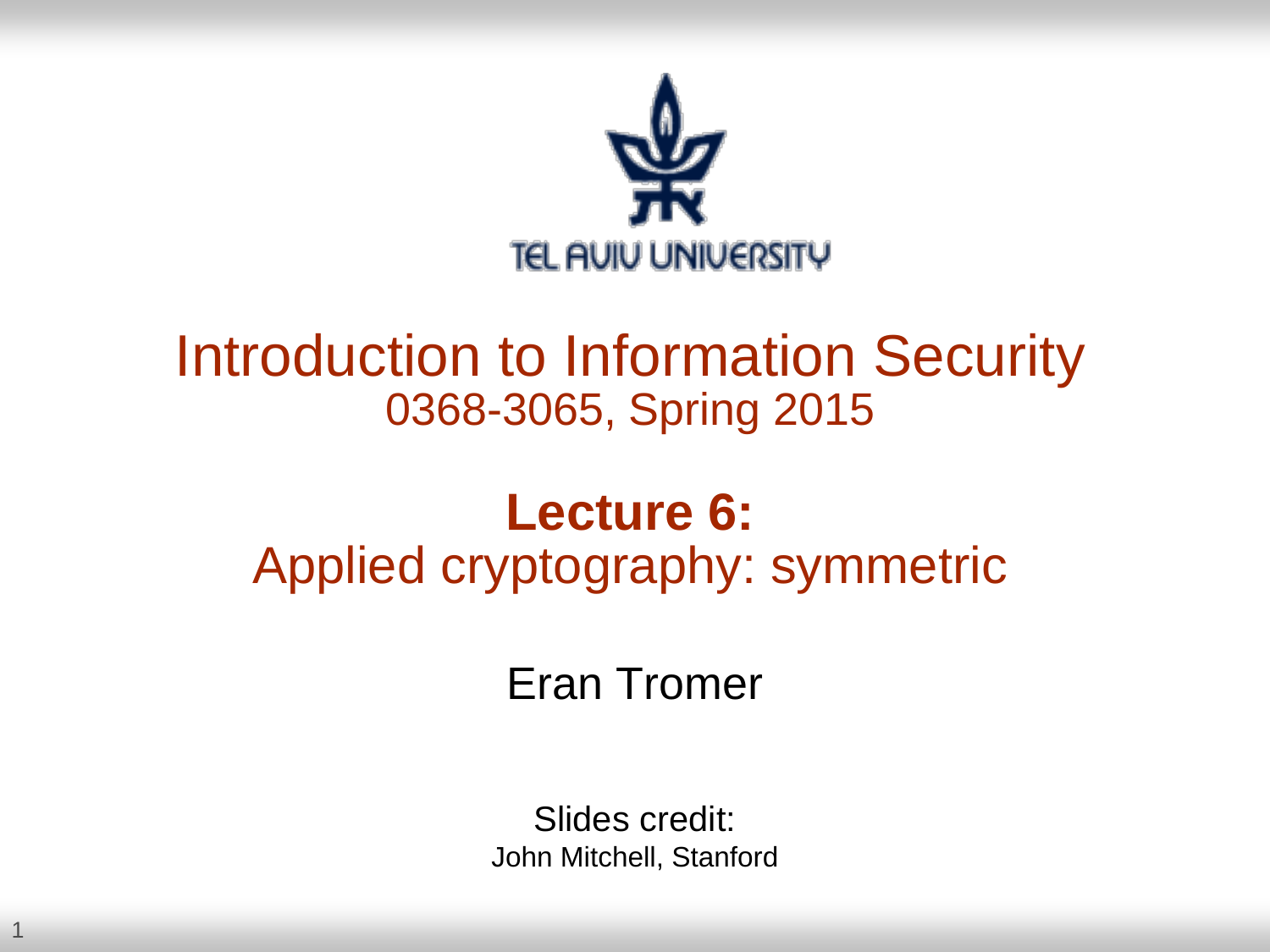# Cryptography overview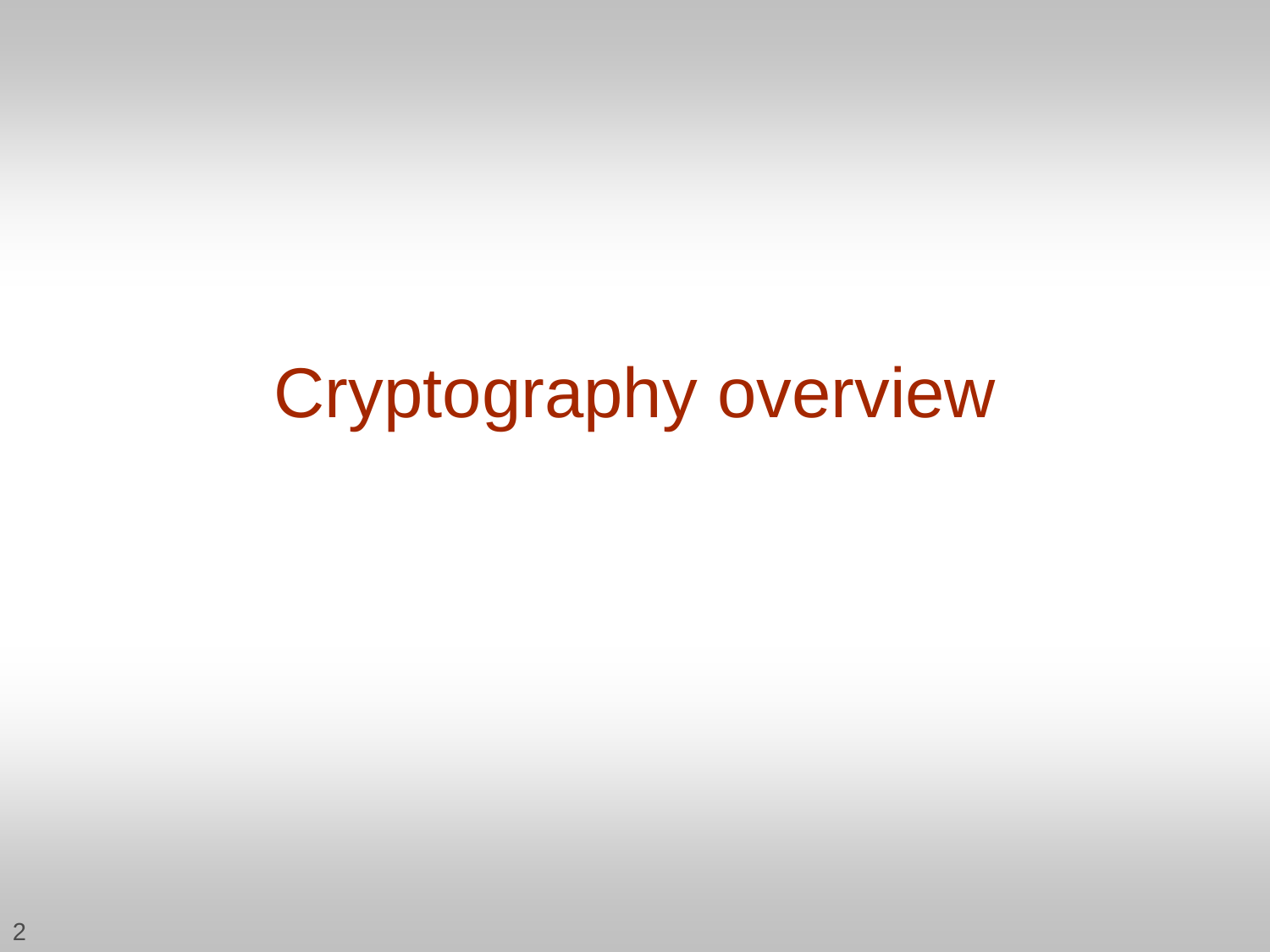### History of crypto

- Ceaser cipher
- Electromechanical ciphers (e.g., Enigma)
- Information theory
- Complexity theory
- Modern cryptography







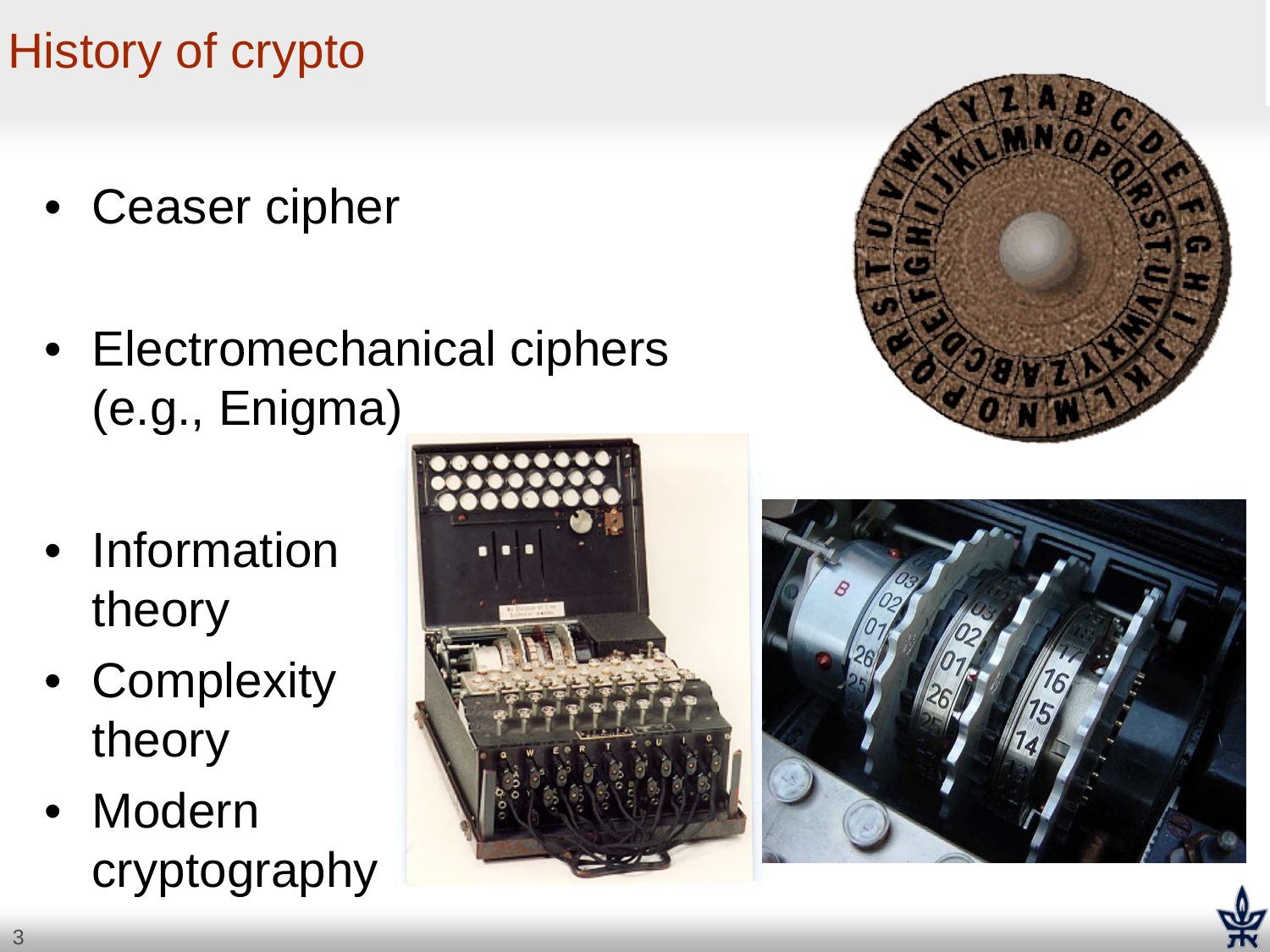# **Cryptography**

### $\blacksquare$   $\blacksquare$

- A tremendous tool
- The basis for many security mechanisms

### ■ Is not

- The solution to all security problems
- Reliable unless implemented properly
- Reliable unless used properly
- Something you should try to invent yourself unless
	- you spend a lot of time becoming an expert
	- you subject your design to outside review

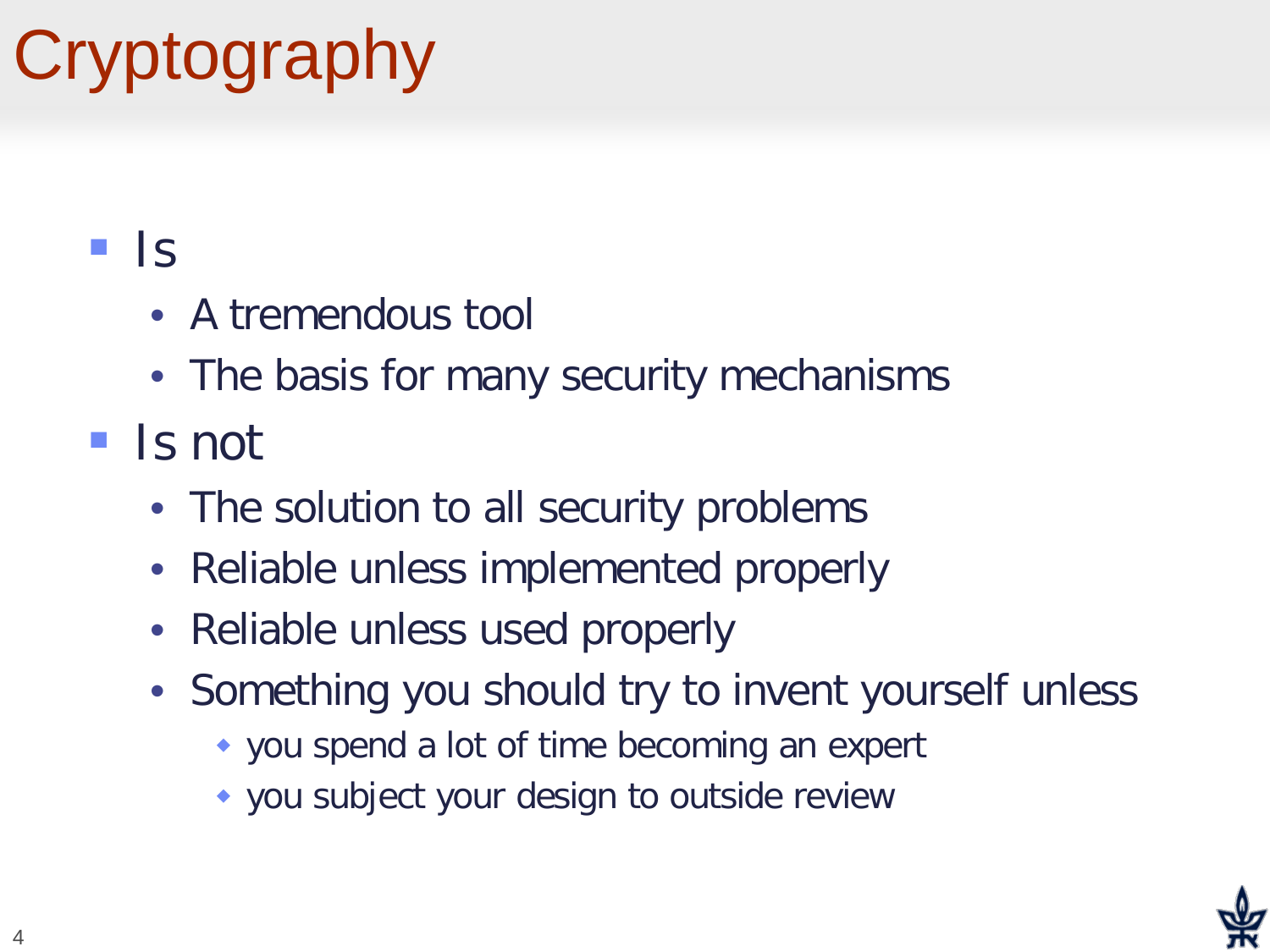# **Scenarios**

### **Storage**

- Store files privately
- Protect files from tampering
- **Communication** 
	- Avoid eavesdropping
	- Avoid corruption
	- "Secure channel"
- **Authentication**
- Many protocols

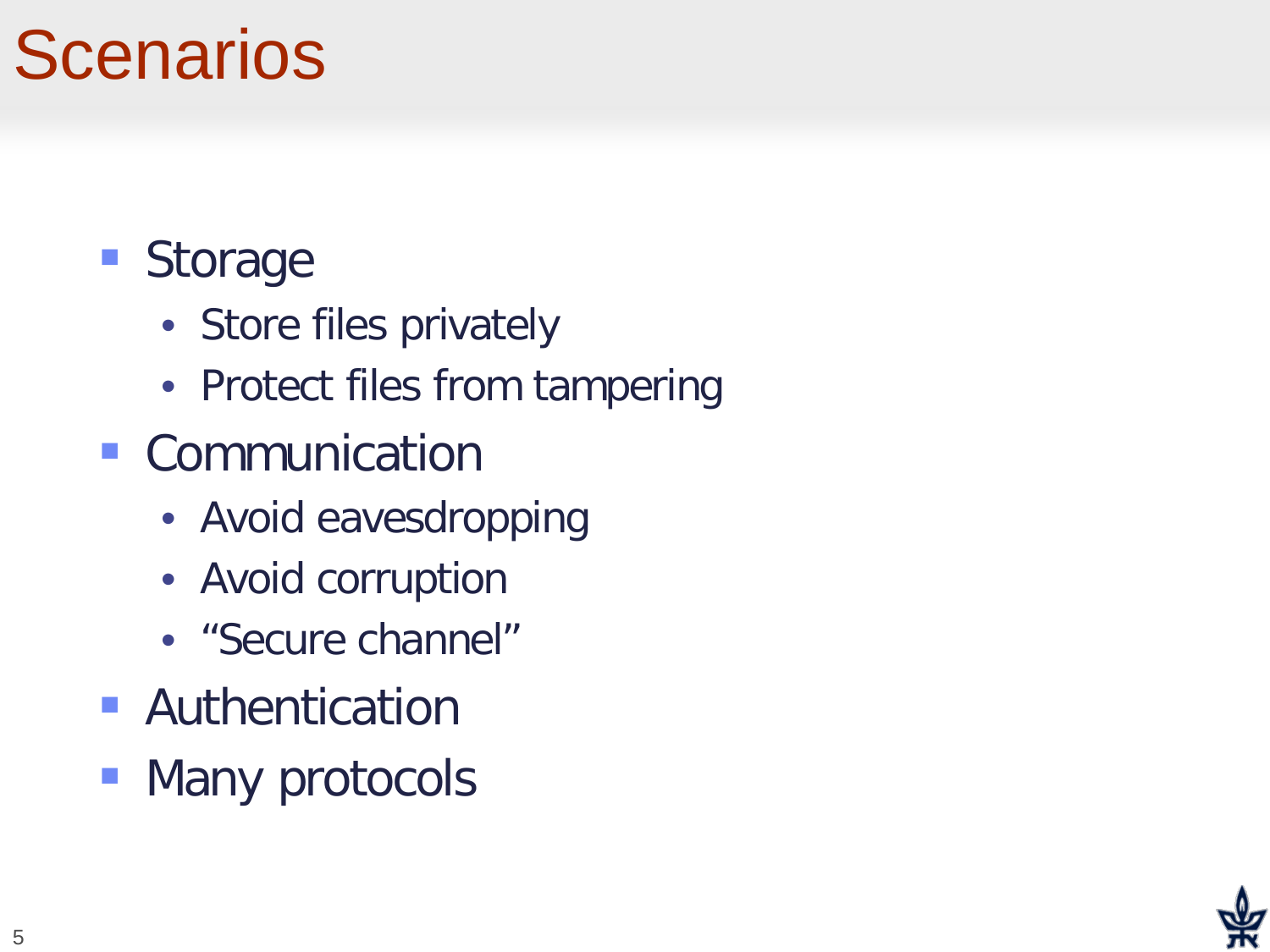# Cryptographic primitives

Primitive: syntax and semantics of some cryptographic functionality. A scheme/protocol/algorithm may be an instance of the primitive. Example claim: "AES-128-CBC is a secure symmetric encryption scheme".

Most common cryptographic primitives (very informally):

- **Encryption: confidentiality** Adversary cannot learn anything about message from its encrypted form.
	- Symmetric (cipherblock ciphers, stream ciphers)
	- Asymmetric
- Digital Signatures: integrity/authentication Adversary cannot fake a signature that passes verification.
	- Symmetric (Message Authentication Code)
	- Asymmetric
- **Hashing:**

Summarizing messages into "unique" short digests Adversary cannot find messages with the same digest.

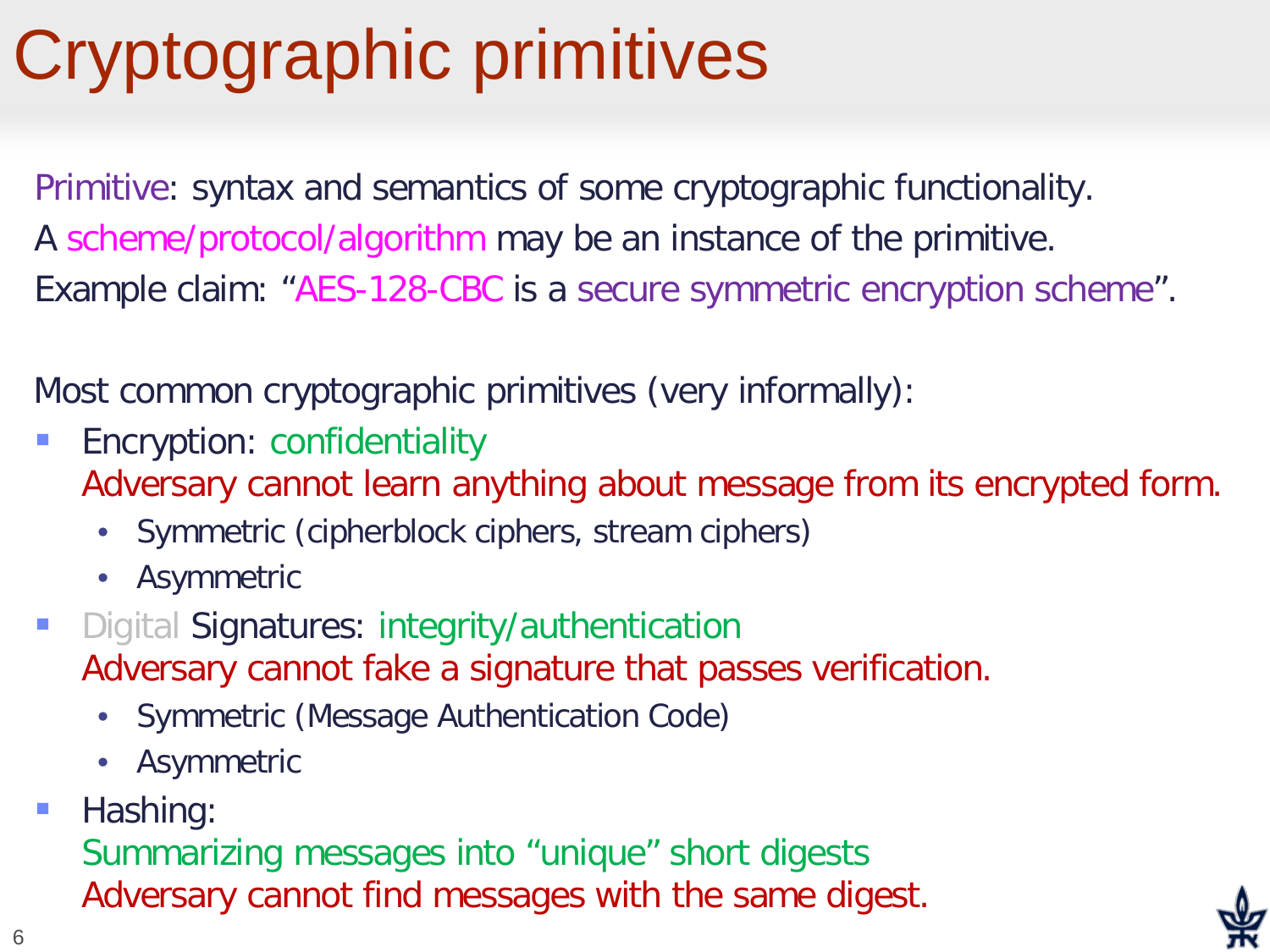## Symmetric cryptography schemes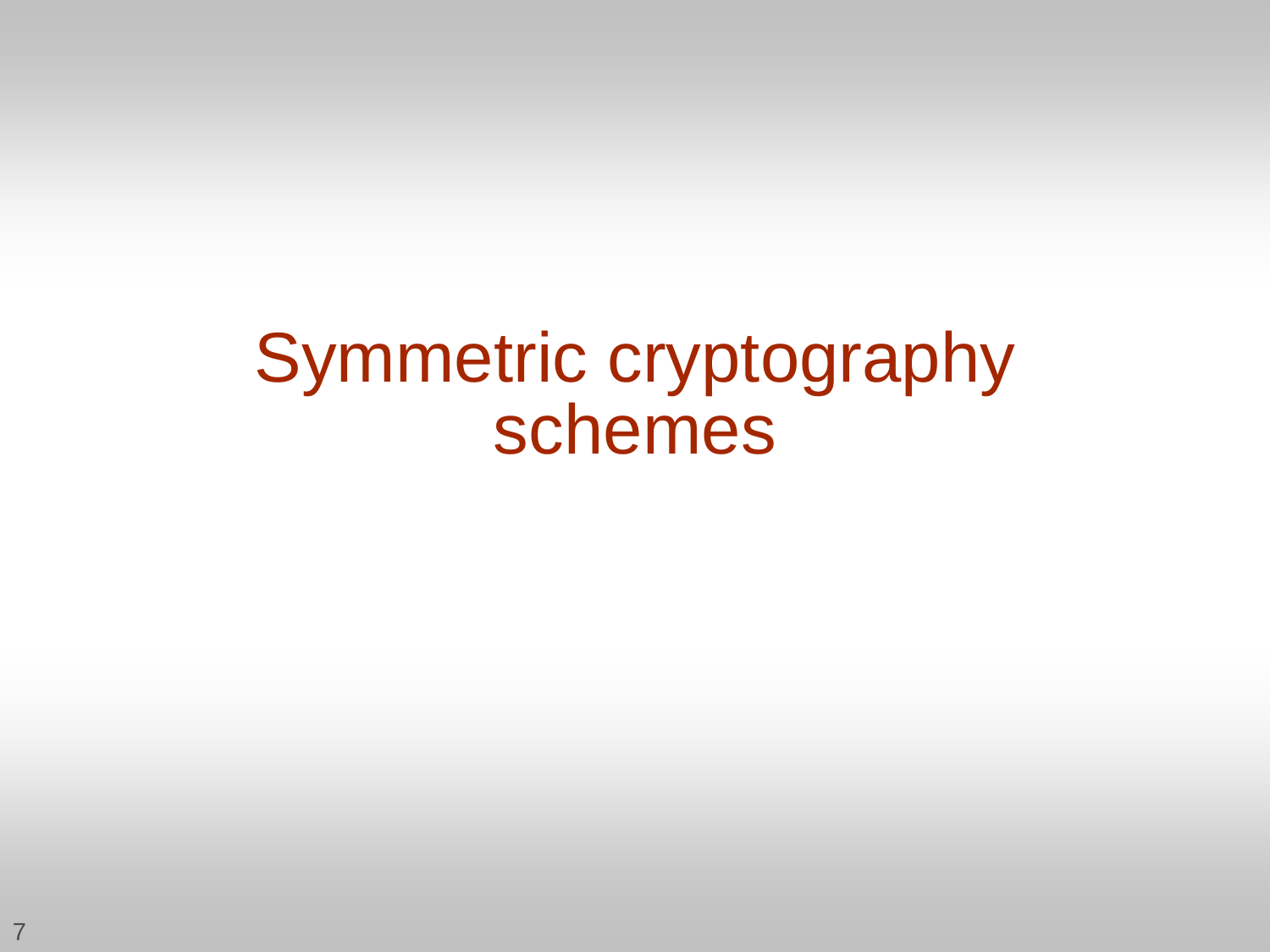# Symmetric encryption



#### Kerckhoff's Principle

A cryptosystem should be secure even if everything about the system, except the key, is public knowledge. (Never use a proprietary cipher)

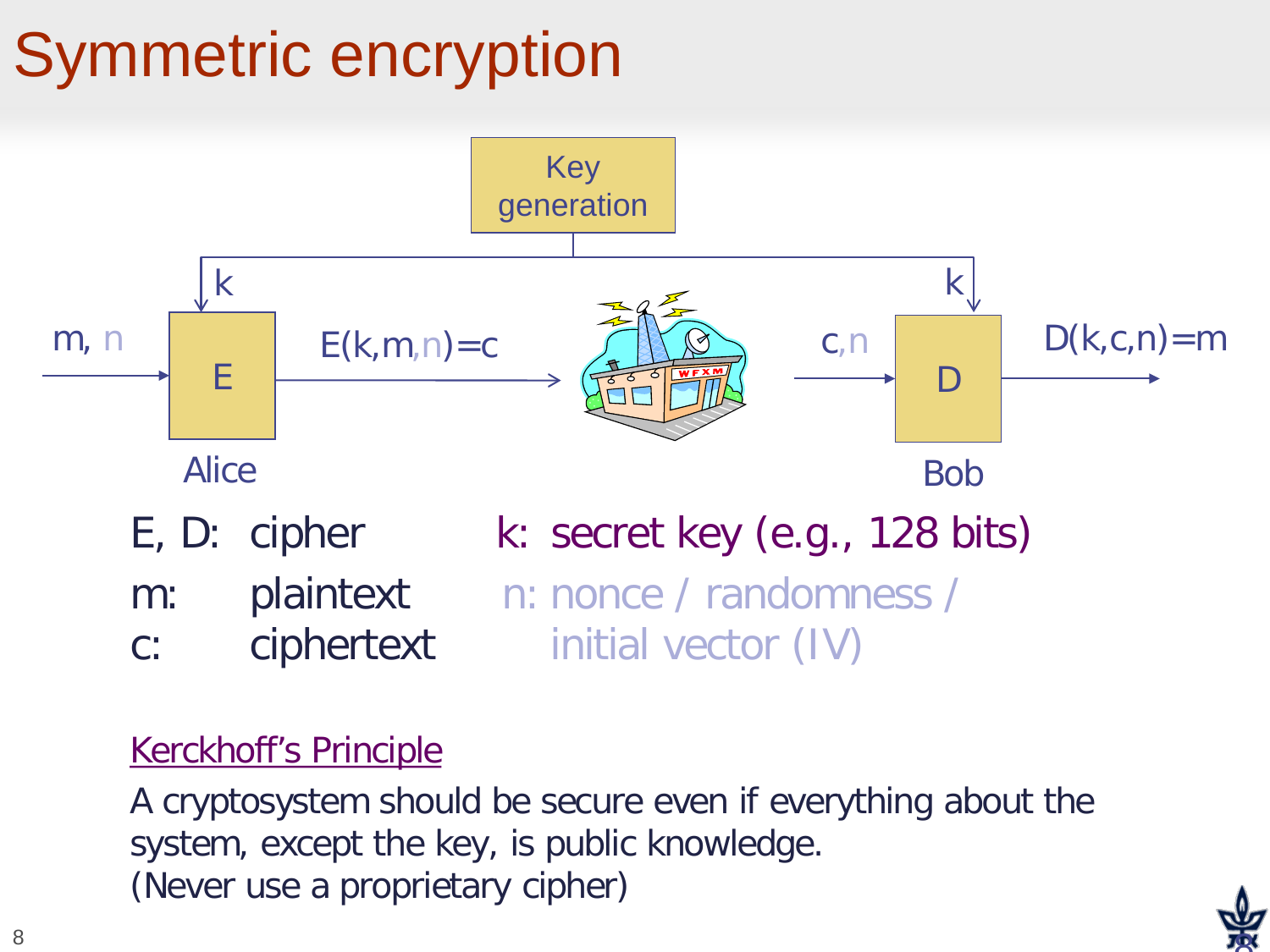# First example: One Time Pad (single use key)

### Vernam (1917)



#### Shannon (1949):

• OTP is "secure" against ciphertext-only attacks

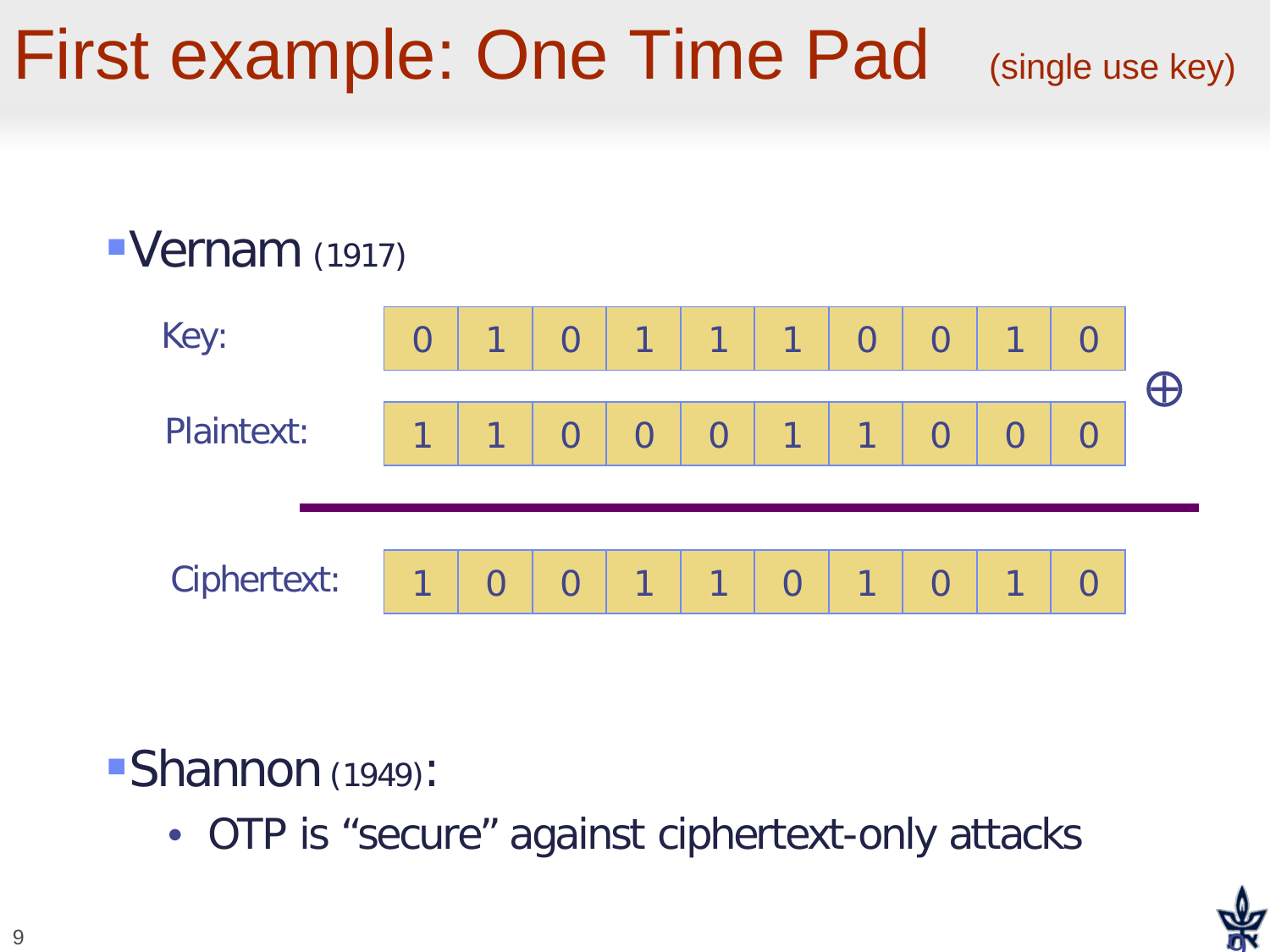# Stream ciphers (single use key)

Problem: OTP key is as long the message Solution: XOR with a *pseudorandom* seed:  $c \leftarrow$  PRBG(k)  $\oplus$  m



#### Really random (physical source)

PRBG: "Pseudo-Random Bit Generator" AKA

PRG: "Pseudo-Random Generator"

Well-known algorithms:

- RC4, RC5 (not secure anymore),
- AES in counter mode

Pseudorandom string

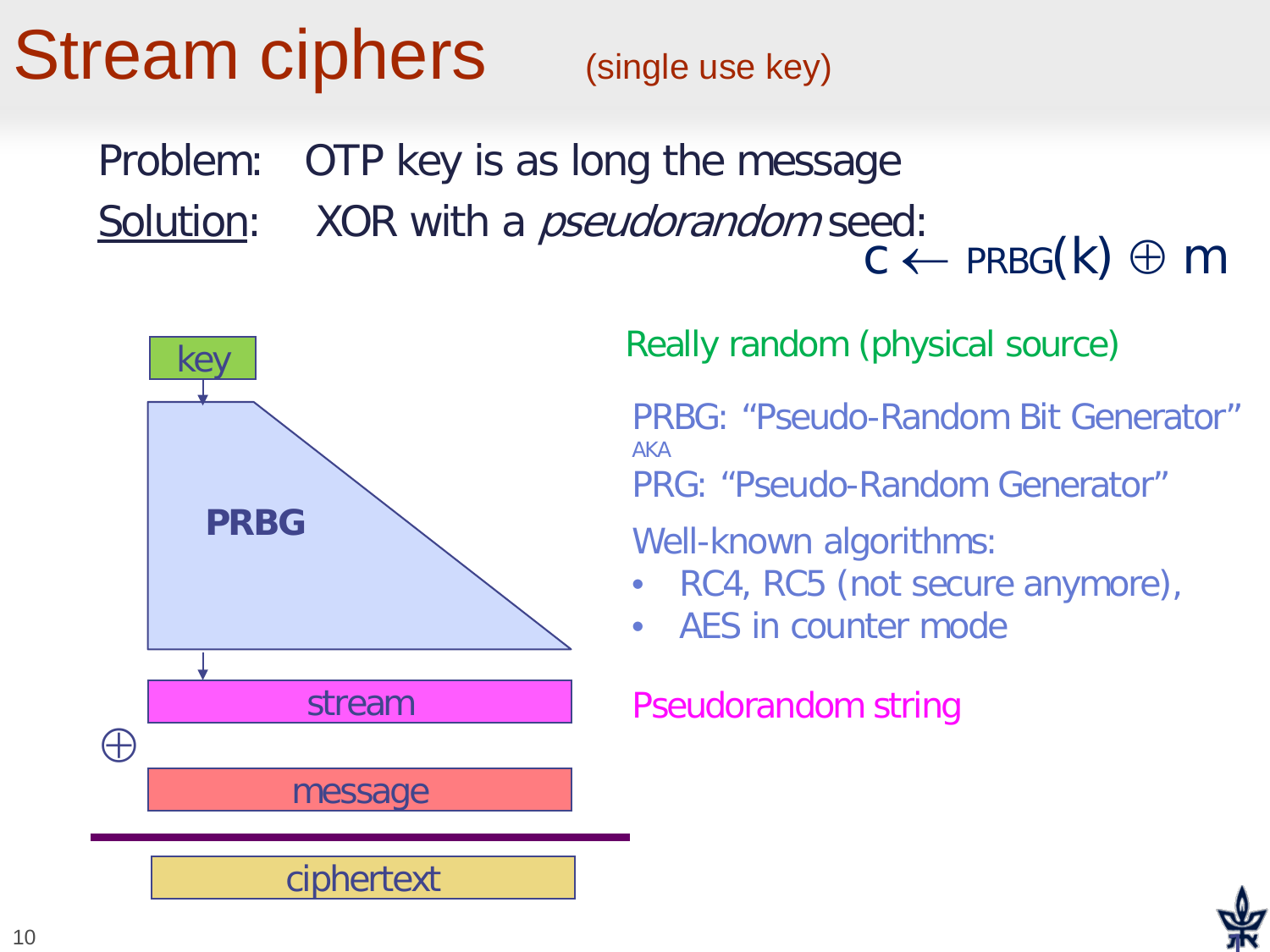### RC4 stream cipher [Rives 1987]

All values are bytes, all arithmetic is mod 256. S is a 256-byte state array.



Problem: statistical biases, especially in beginning of stream.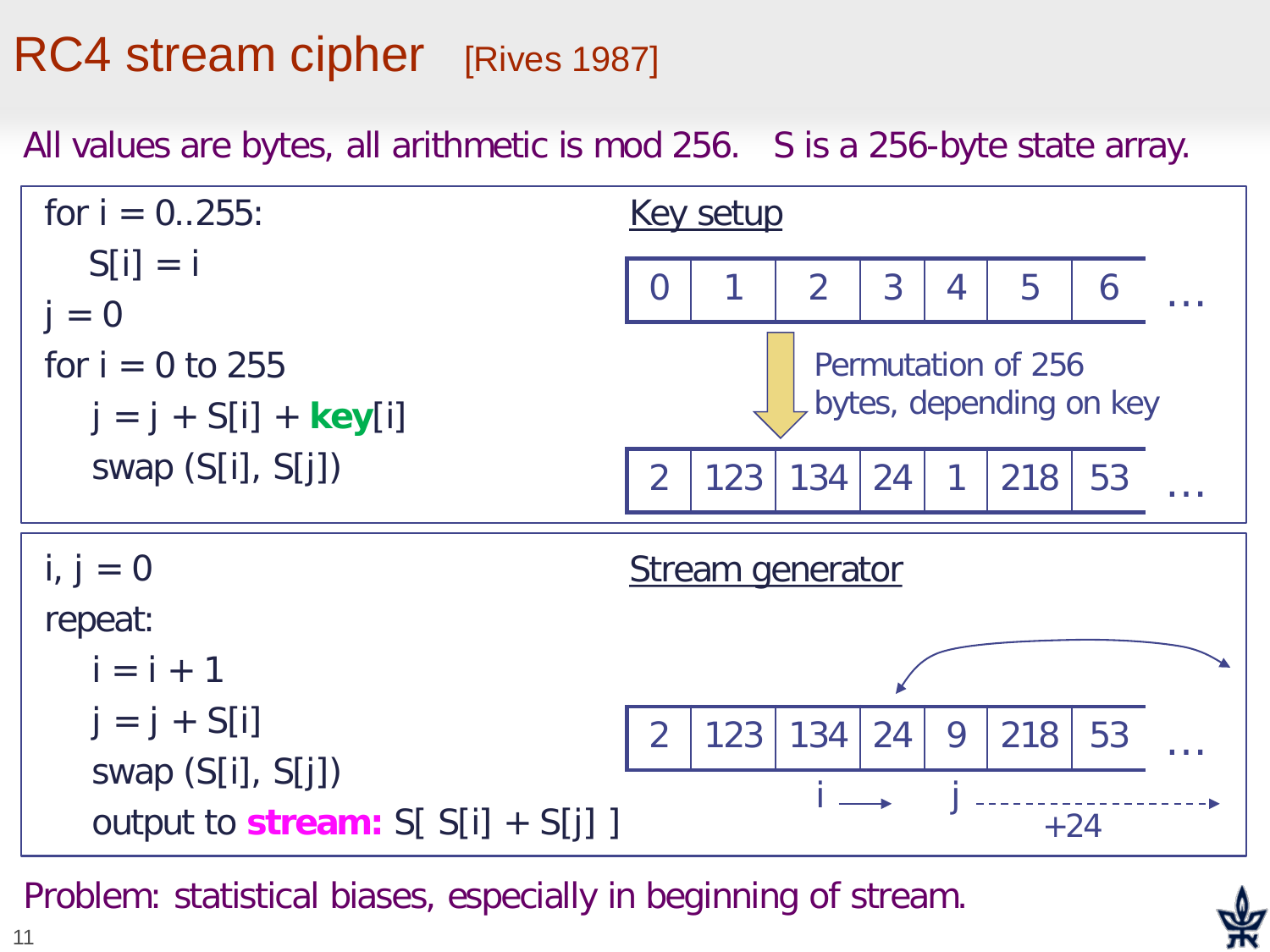# Dangers in using stream ciphers

One time key! "Two time pad" is insecure:

$$
\begin{cases} C_1 \leftarrow m_1 \oplus PRBG(k) \\ C_2 \leftarrow m_2 \oplus PRBG(k) \end{cases}
$$

Eavesdropper does:

$$
C_1 \oplus C_2 \quad \rightarrow \qquad m_1 \oplus m_2
$$

Enough redundant information in English that:

 $m_1 \oplus m_2 \rightarrow m_1$ ,  $m_2$ 

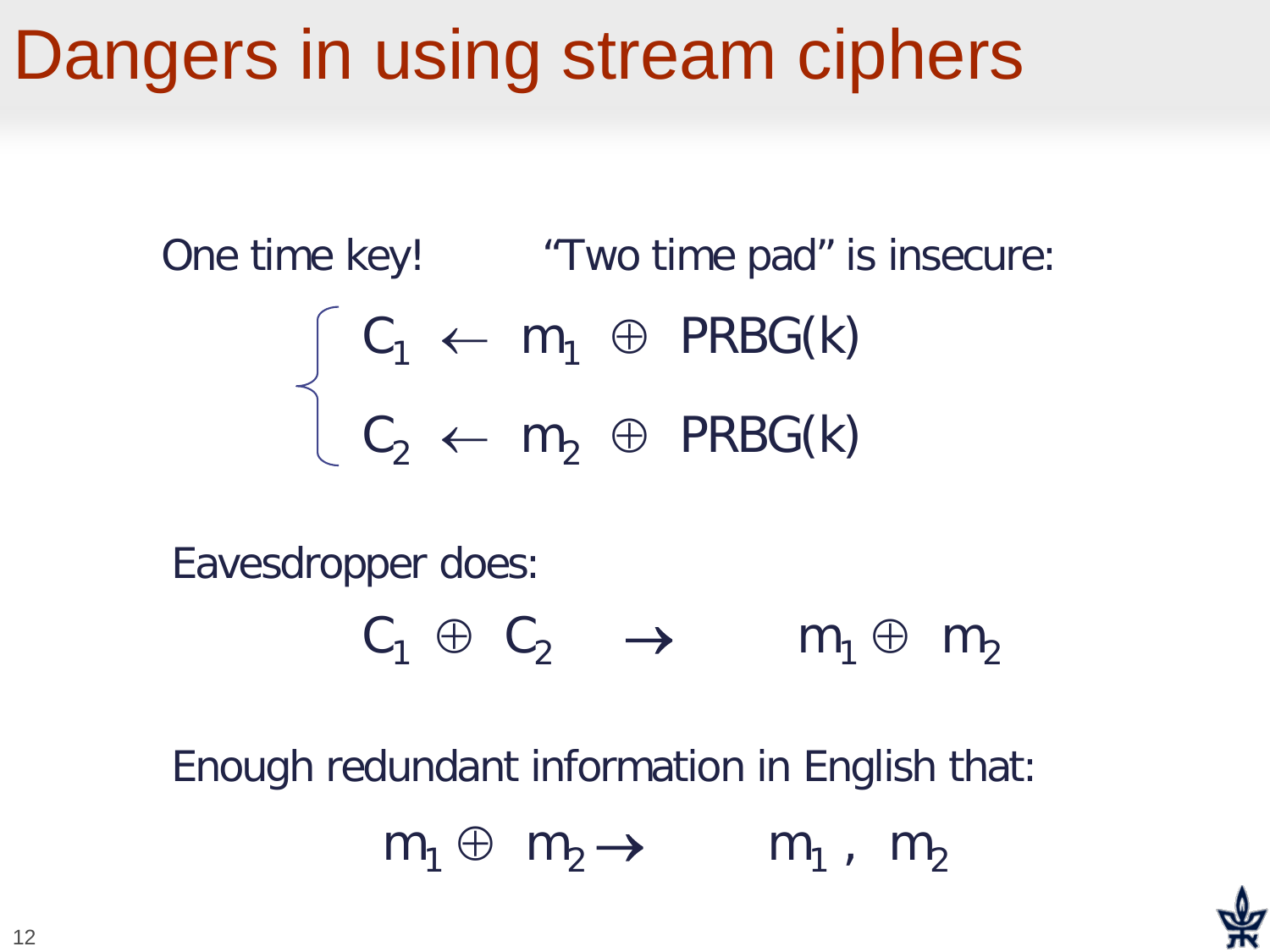## Randomized symmetric encryption



(Notation: sometimes the nonce is included in c.)

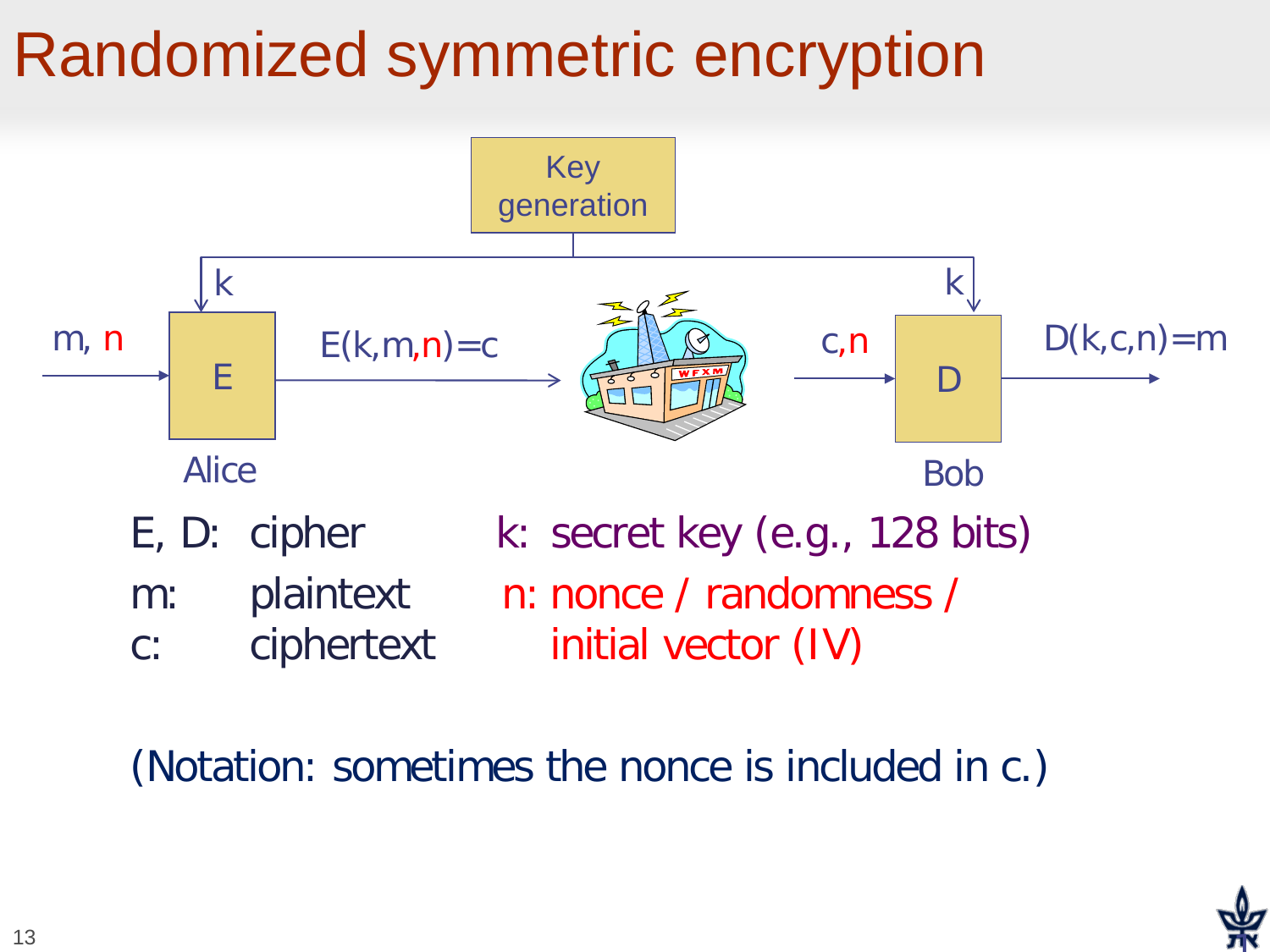# Need for nonce

**Single-use key:** (one time key)

- Key is only used to encrypt one message
	- encrypted email: new key generated for every email
- No need for nonce (set to 0)
- **Multi-use key:** 
	- Key used to encrypt multiple messages
		- SSL: same key used to encrypt many packets
	- Needs either unique nonce or random nonce
		- Otherwise, repeated messages can be identified

■ Multi-use key, but all plaintexts are distinct:

• Can eliminate nonce using special mode (SIV)

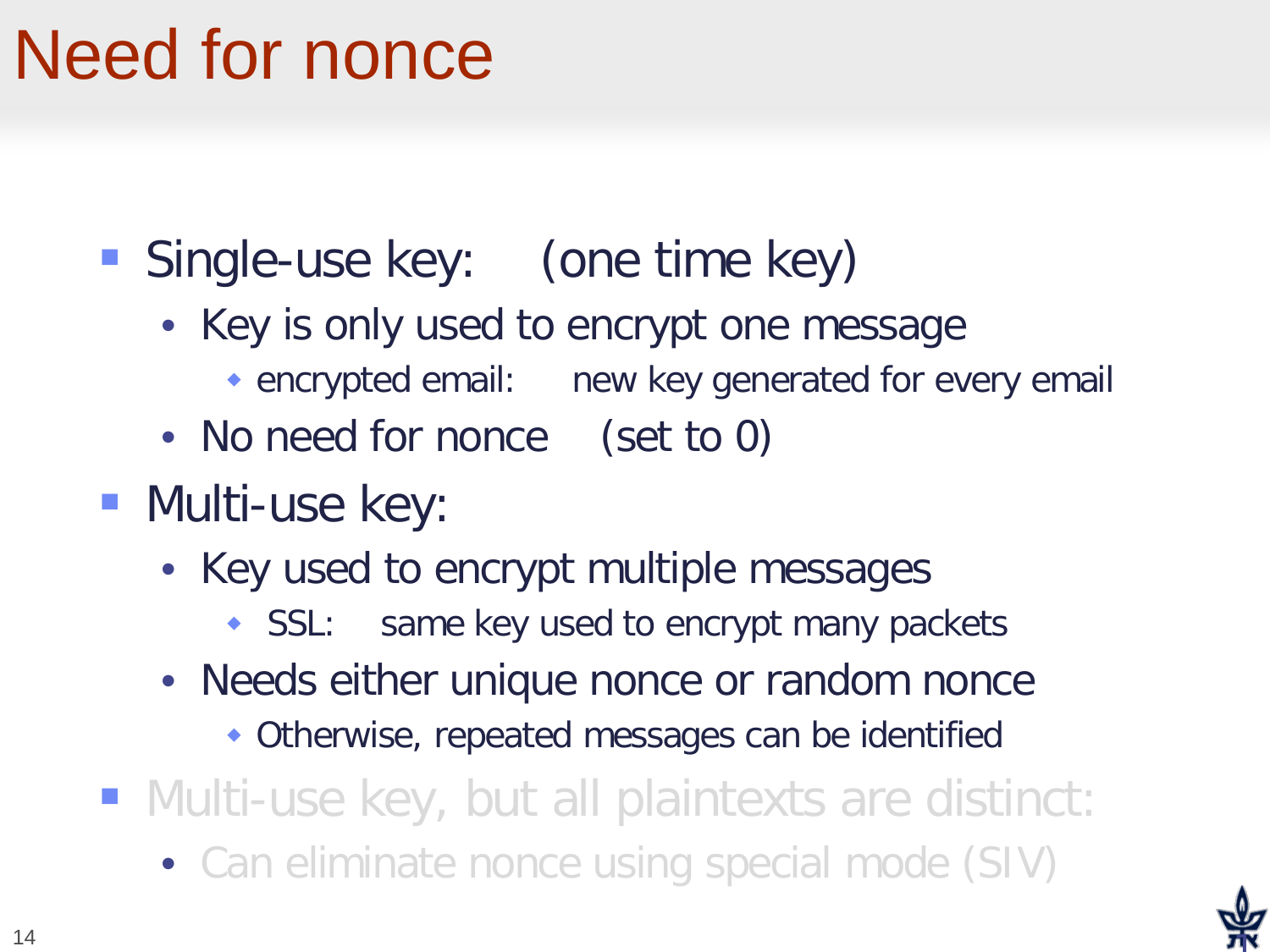# Block ciphers: crypto work horse

Works on fixed-size blocks:



Deterministic; random IV can be supplied as part of plaintext block in a mode of operation (see next).).

Efficiency and security optimized for the specific block size. Historically, more secure and easier to analyze than traditional stream ciphers.

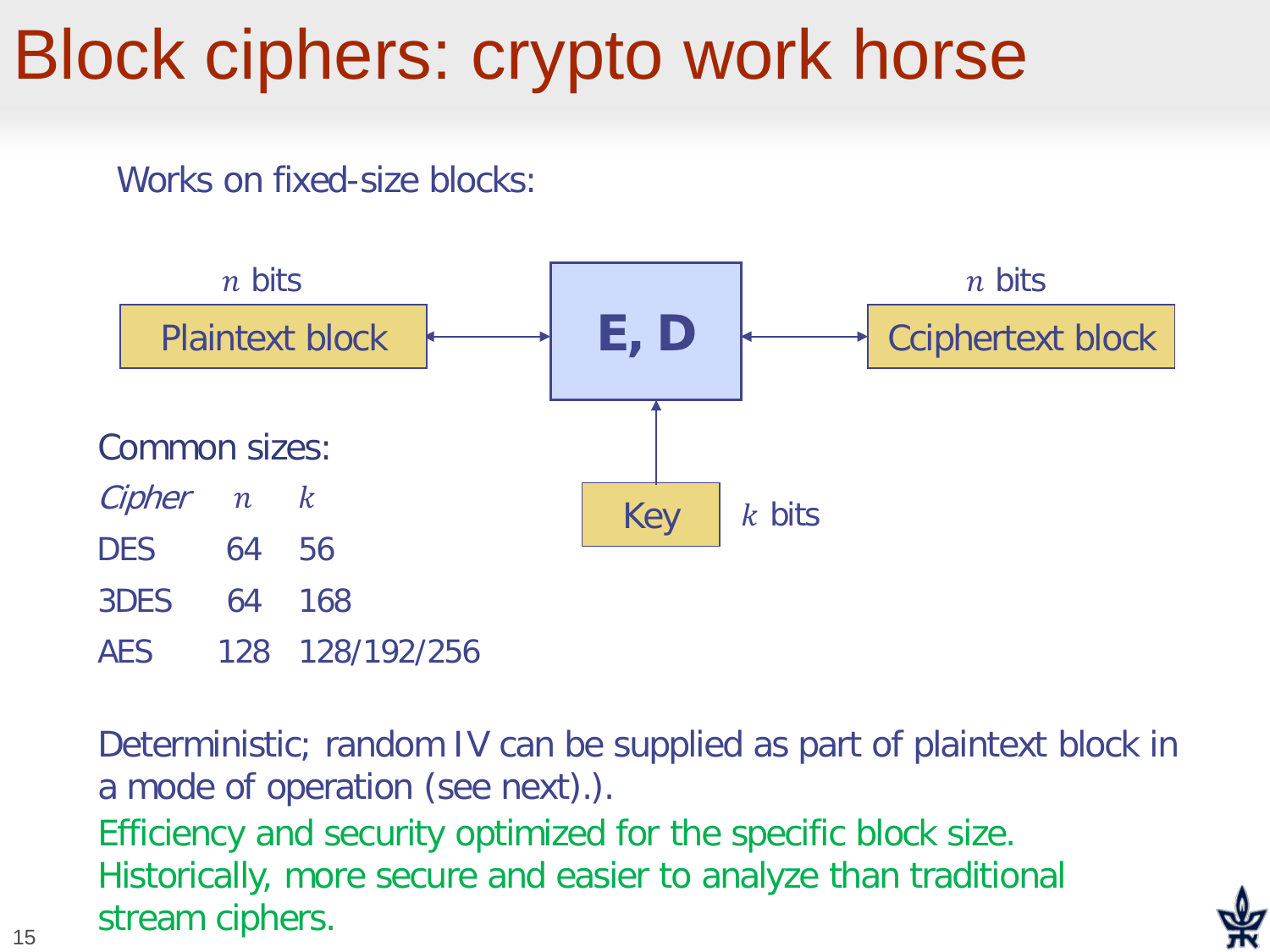# Building a block cipher

- Input: (m, k)
	- **DES** Data Encryption Standard [NIST 1977] Repeat simple mixing operation 16 times

#### **AES**

Advanced Encryption Standard [Rijmen Daemen 1998] [NIST 2001] Repeat a mixing step 10 times (for  $k = 128$ )

### Difficult to design: must resist

- Brute force (guessing a key using  $2<sup>k</sup>$  attempts)
- Differential cryptanalysis, linear cryptanalysis, relatedkey attacks, side-channel attacks, …

 $m_L \leftarrow m_R$ 

 $m_R \leftarrow m_L \oplus F(k, m_R)$ 

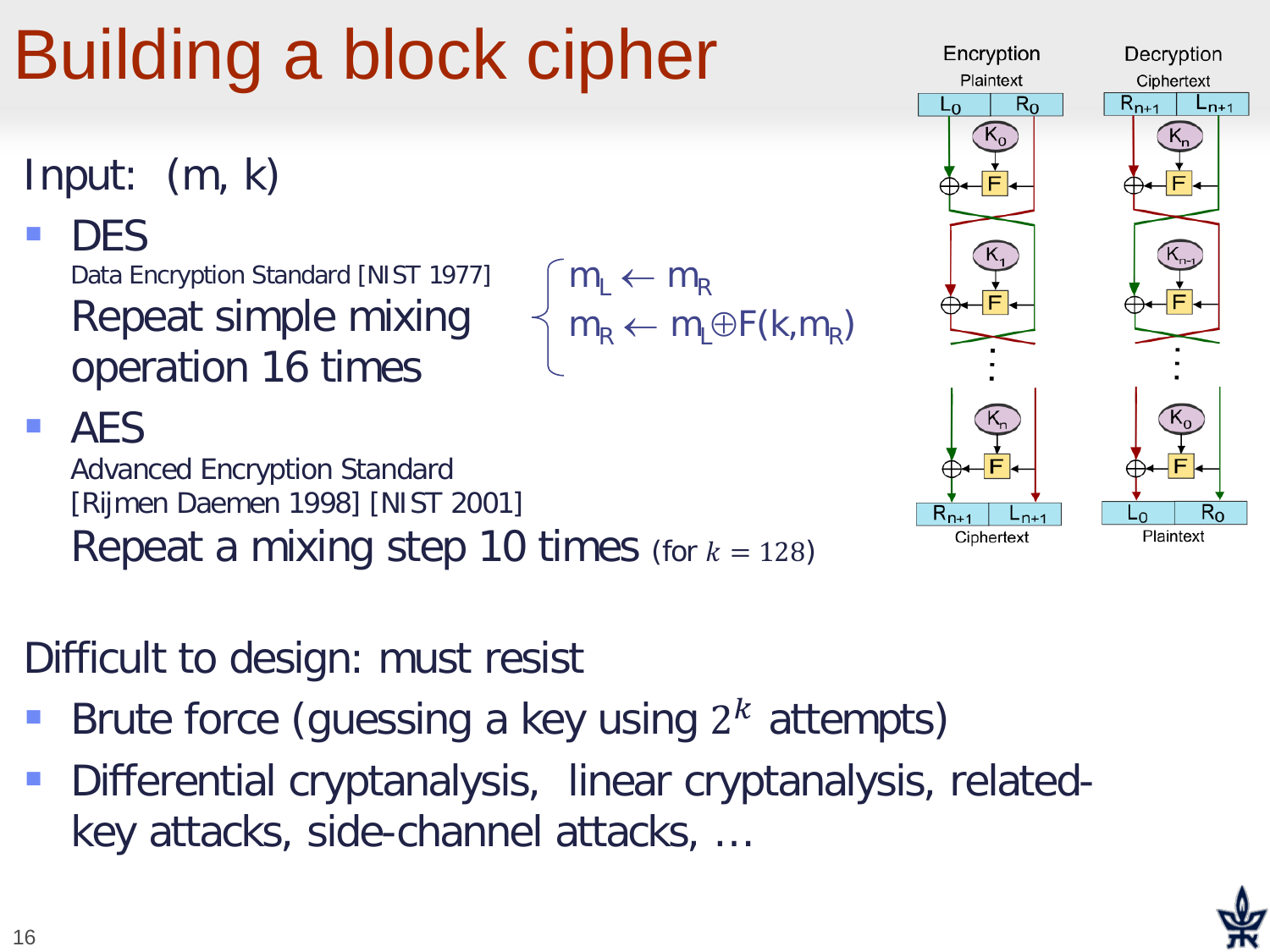### AES Block Cipher (on a napkin)

17



Source: http://www.moserware.com/2009/09/stick-figure-guide-to-advanced.html

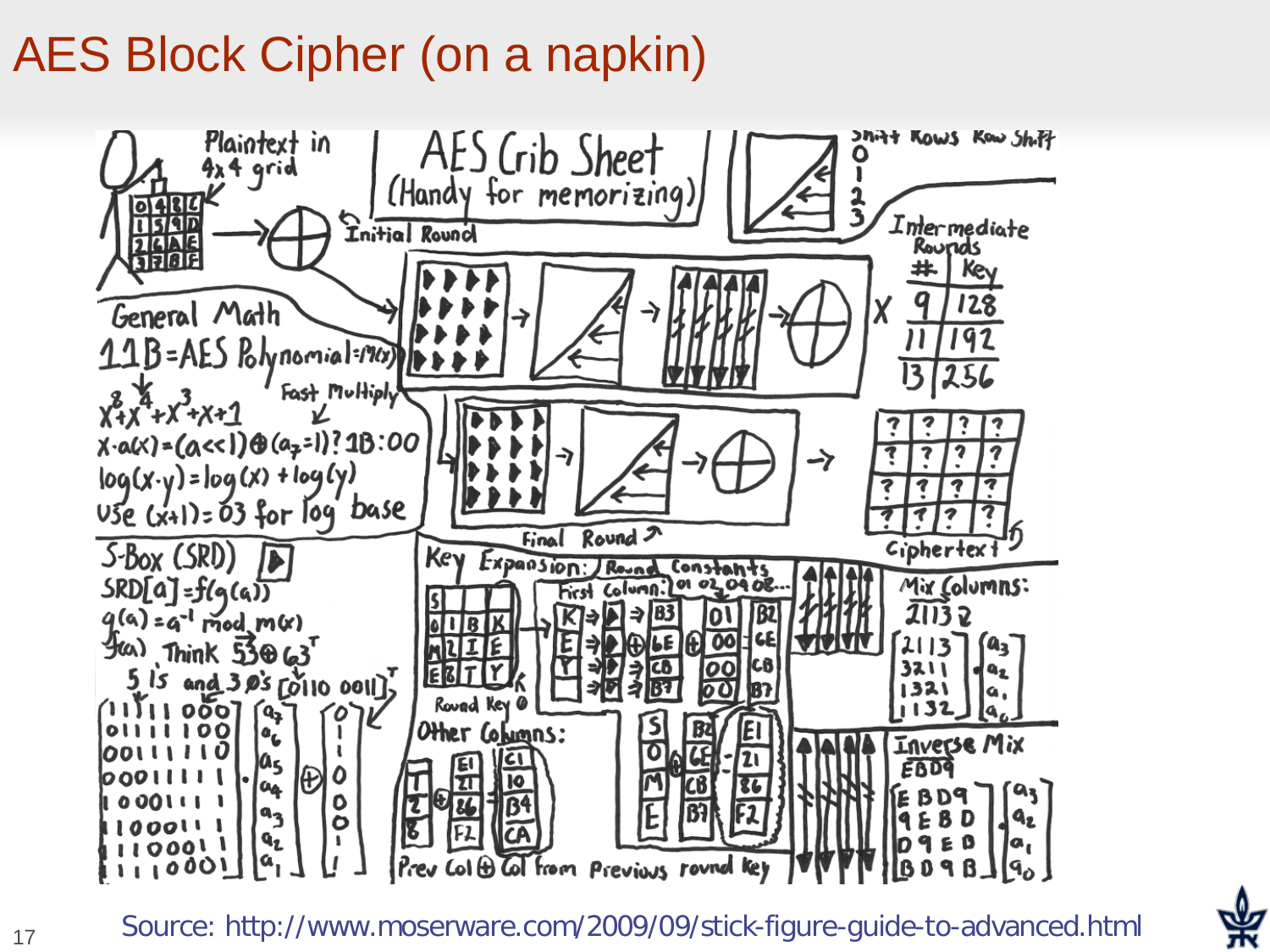### Incorrect use of block cipher: ECB (Electronic Codebook) mode

Break plaintext into blocks and encrypt independently:



 Problem: • if  $m_1=m_2$  then  $c_1=c_2$ 

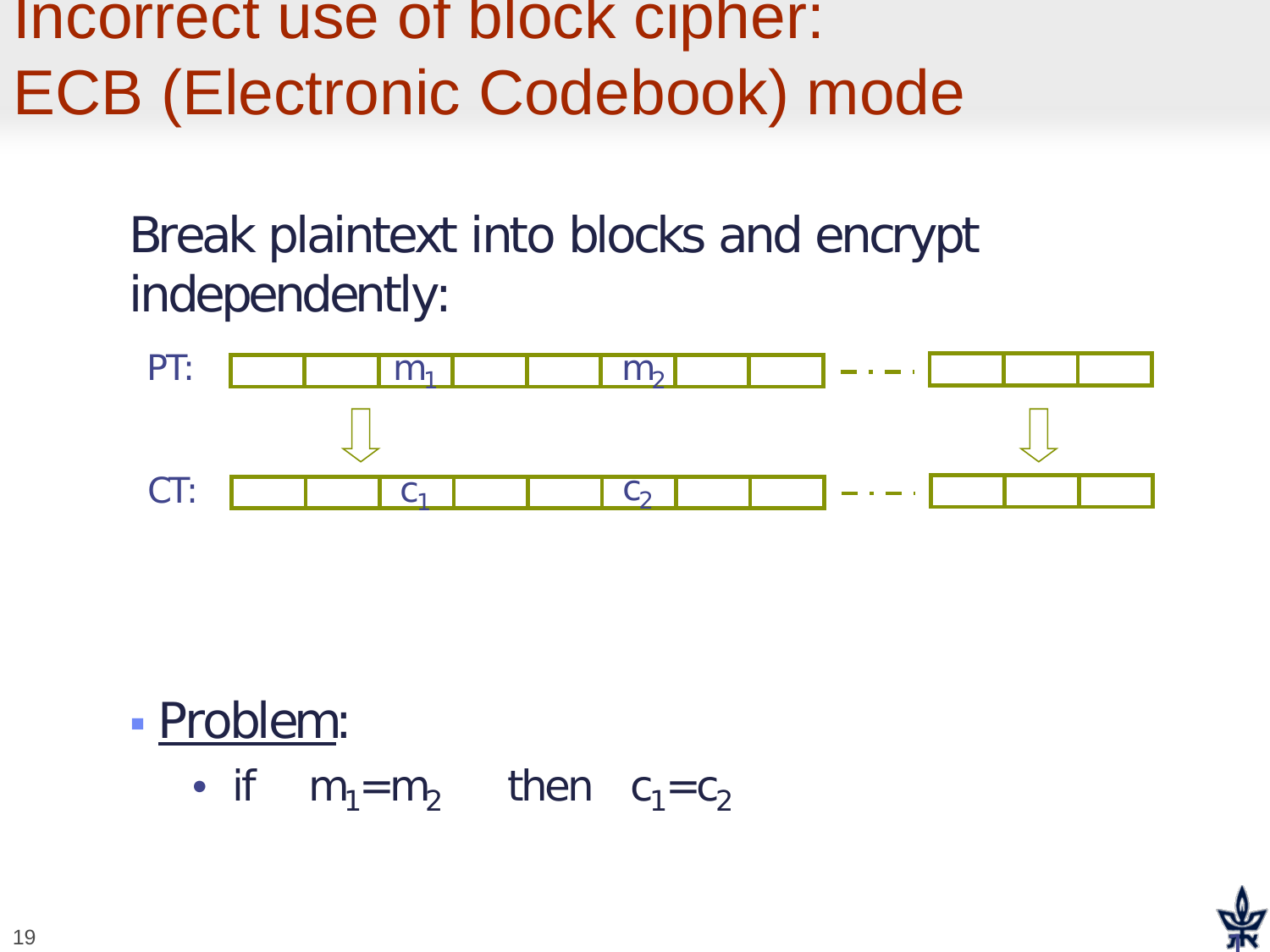#### In pictures



#### [visual comparison by Bart Preneel]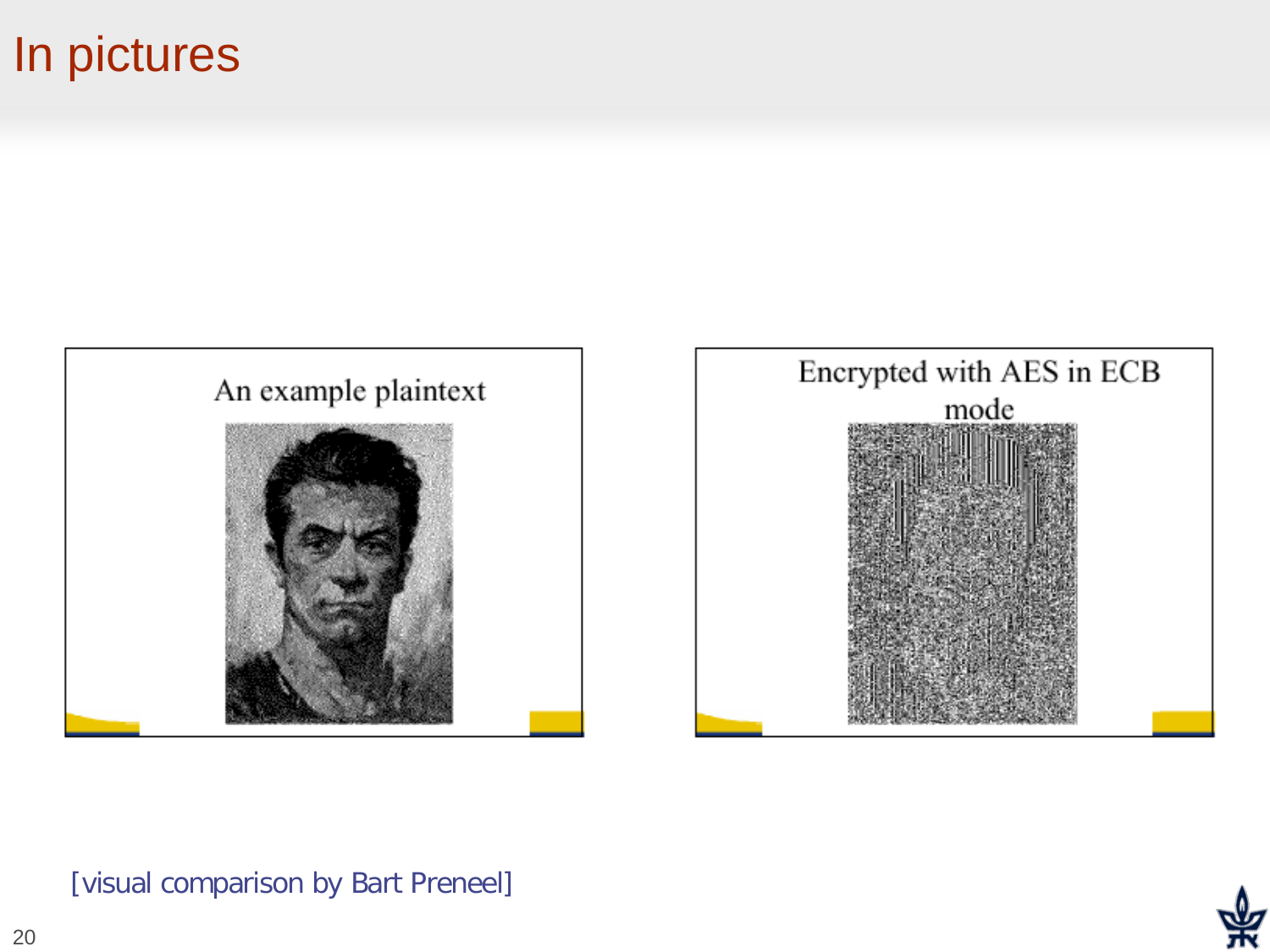### Correct use of block ciphers I: CBC (Cipher Block Chaining) mode

Assume E is a secure "pseudorandom permutation" (i.e., a good block cipher). To encrypt a plaintext message m whose size is a multiple of the block size:



ciphertext

To handle messages of different length, use suitable *padding*.

Q: how to do decryption?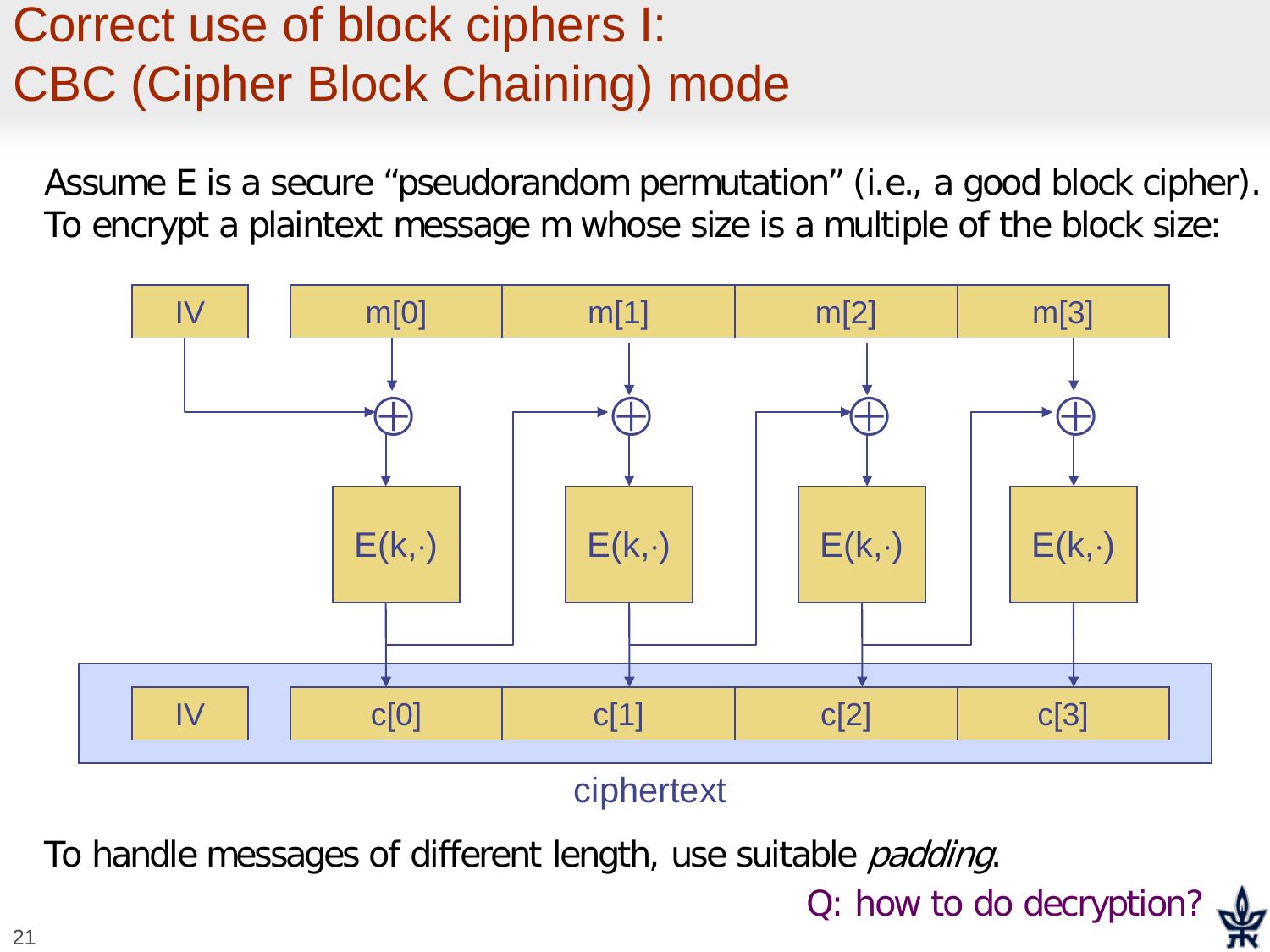### In pictures



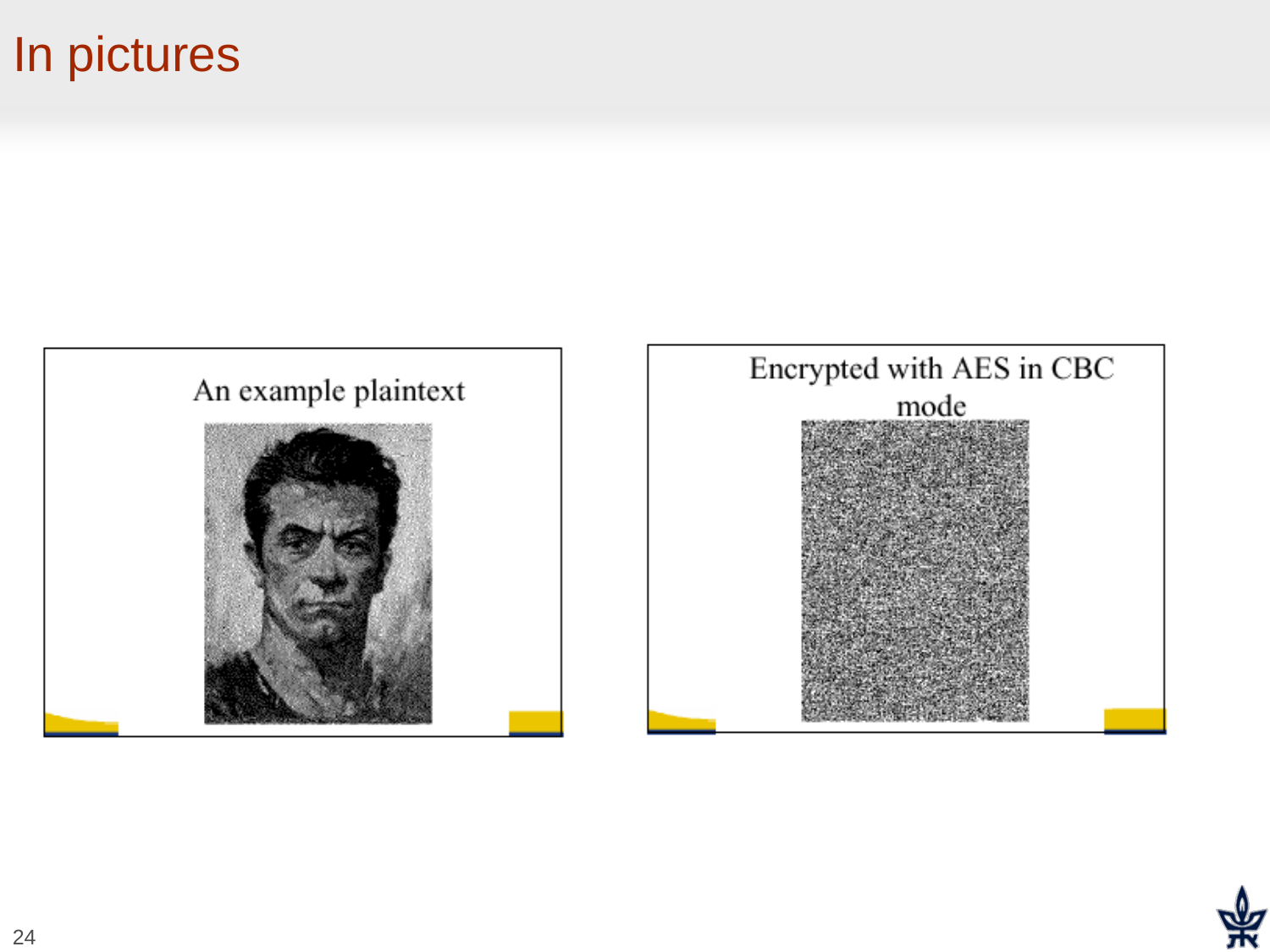### Correct use of block ciphers II: CTR (Counter) mode

Encrypt a counter to create a pseudorandom string (similar to stream cipher).



Advantage: allows parallel encryption.

These "modes of operations" are proven secure (under suitable definitions).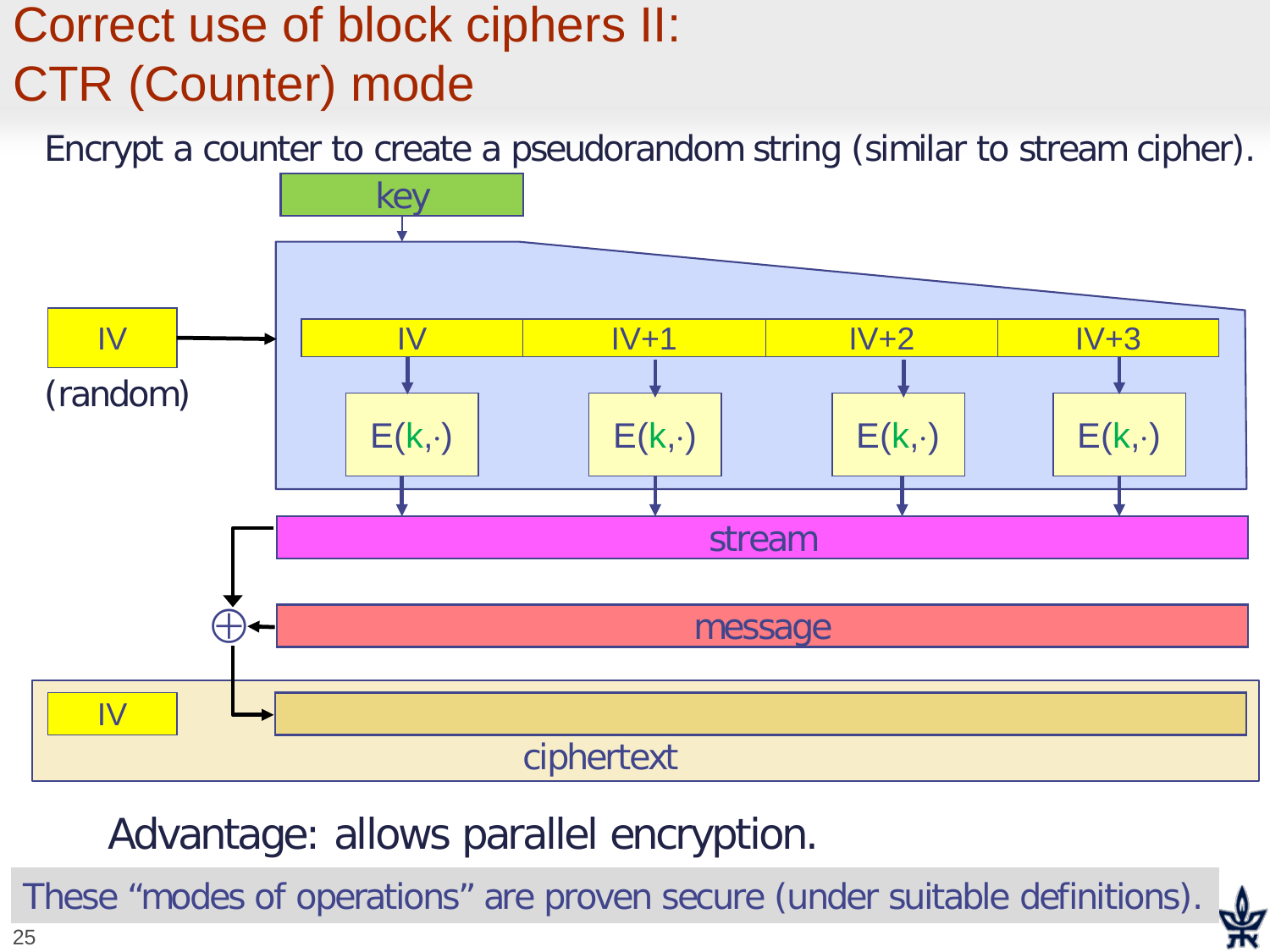### Performance of ciphers

| Algorithm   | <b>Speed</b><br>(Mbyte/sec) | <b>Block size</b><br>(bits) | <b>Key size</b><br>(bits) |
|-------------|-----------------------------|-----------------------------|---------------------------|
| RC4         | 657                         |                             | unlimited                 |
| <b>DES</b>  | 71                          | 64                          | 56                        |
| 3DES        | 26                          | 64                          | 168                       |
| <b>IDEA</b> | 91                          | 64                          | 128                       |
| <b>AES</b>  | 142                         | 128                         | 128                       |

OpenSSL 1.0.1 on 2.1GHz Intel i7, 64-byte messages.

To benchmark on your computer:

```
$ openssl speed rc4 des-cbc des-ede3 idea-cbc aes-128-cbc
```
Fast, but still bottleneck for:

- Applications applying crypto at high bandwidth with little processing (web servers, bulk storage encryption, virtual private networks)
- Small devices (weak CPU, power-limited)

Cheaper/faster with dedicated hardware

- AES instructions in recent x86
- Dedicated "cryptographic accelerator" cards

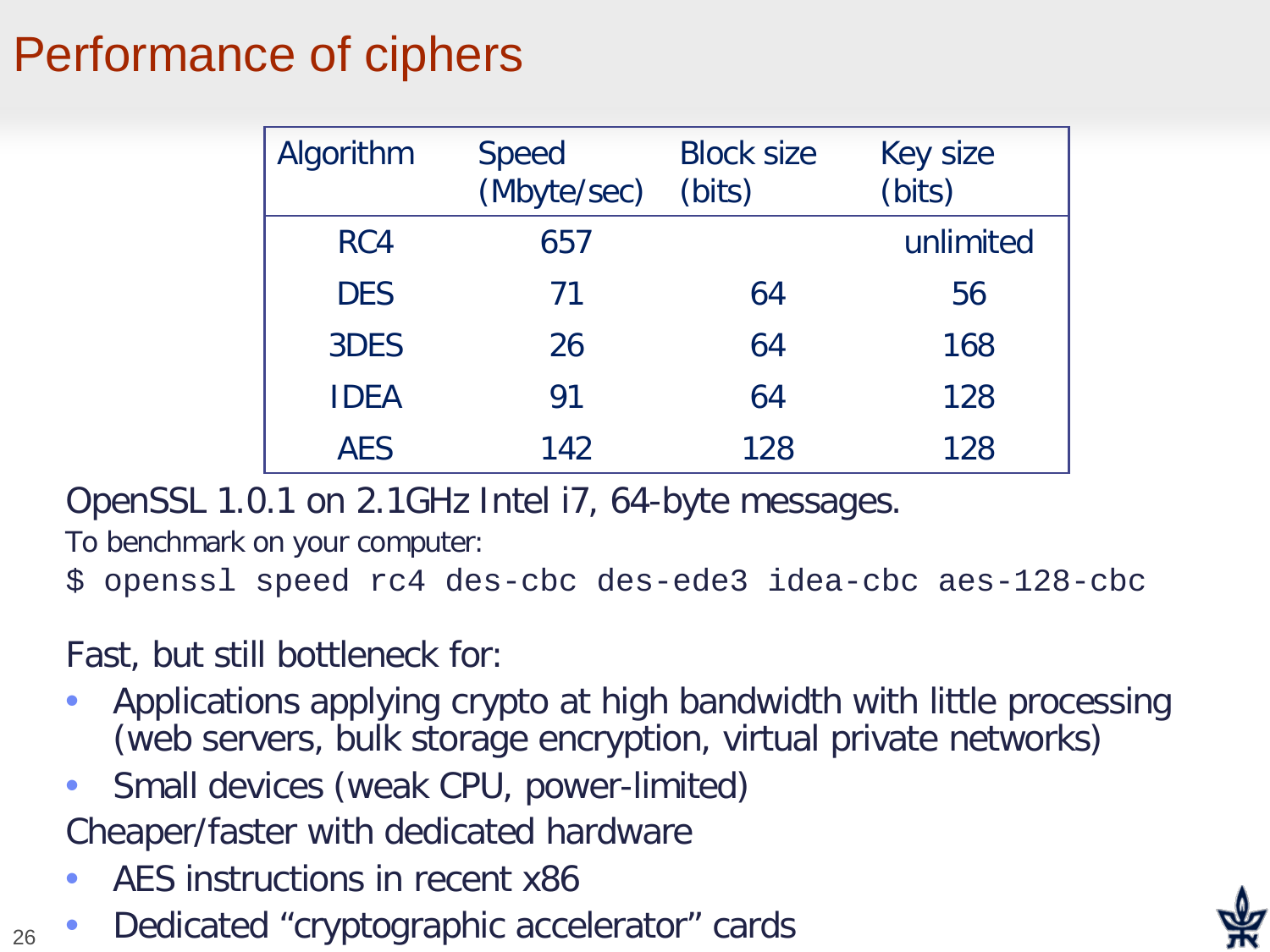# Attacks and security definitions

#### **What power does the adversary have?**

- Known-ciphertext attack
- Chosen-ciphertext attacks (CCA)
- Known-plaintext attack
- Chosen-plaintext attack (CPA)
	- Chosen before target ciphertext
	- Chosen after target ciphertext
- Related-key attack

#### **What secrecy is preserved?**

- Key remains secret
- Adversary can learn nothing about a message from observing its encryption
	- For random messages
	- Even if it's an encryption of one of two messages chosen by adversary, he can't tell which one it is

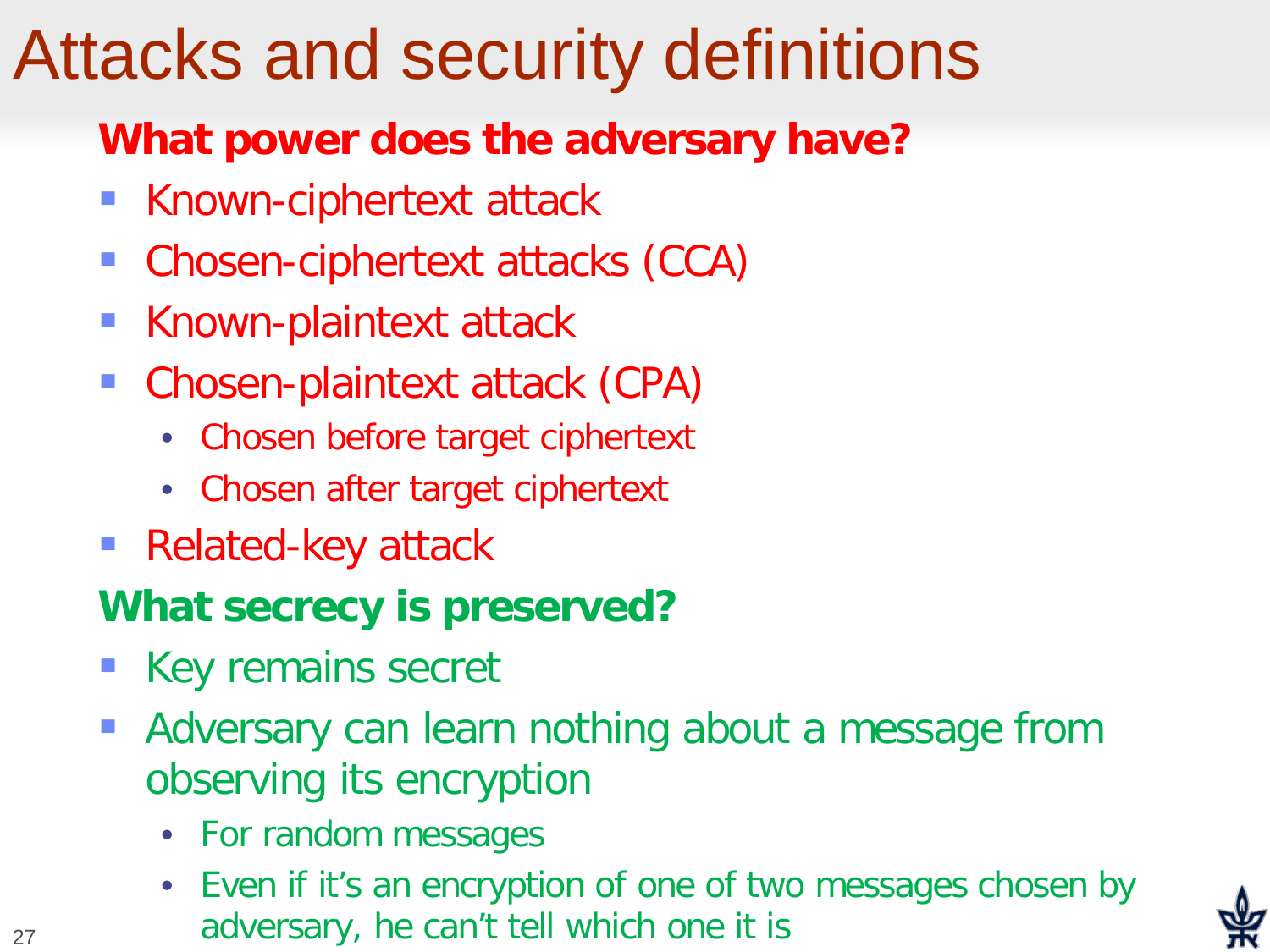Hash functions and message integrity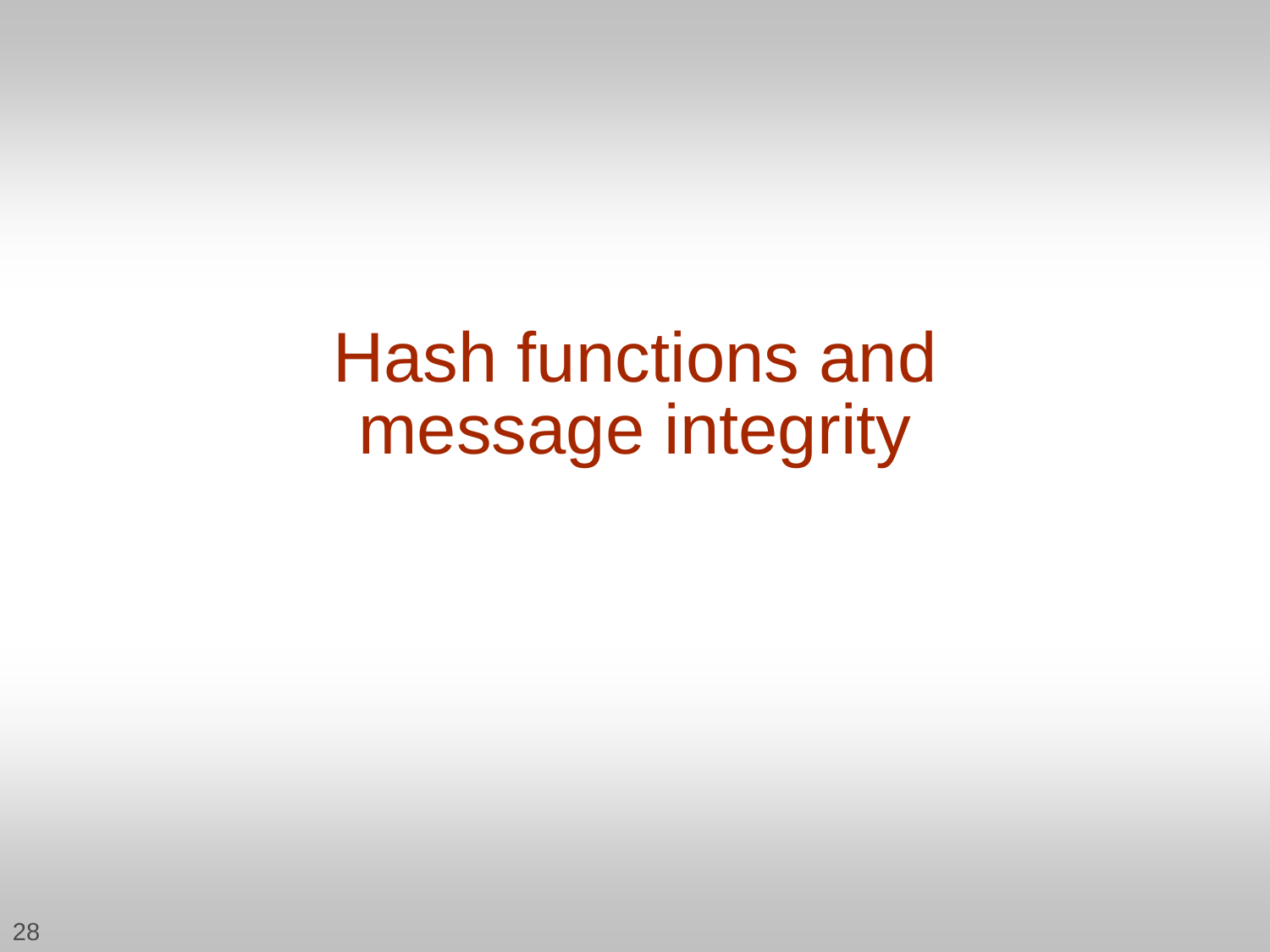# Cryptographic hash functions

- **Length-reducing function H** 
	- Map arbitrary strings to strings of fixed length
- One way ("preimage resistance")
	- Given y, hard to find x with  $H(x)=y$
- **Collision resistant** 
	- Hard to find any distinct m, m' with  $H(m)=H(m')$
- Also useful: 2<sup>nd</sup> preimage resistance
	- Given x, hard to find  $x' \neq x$  with  $H(x') = H(x)$

Collision resistance  $\Rightarrow$  2<sup>nd</sup> preimage resistance  $\Rightarrow$  preimage resistance

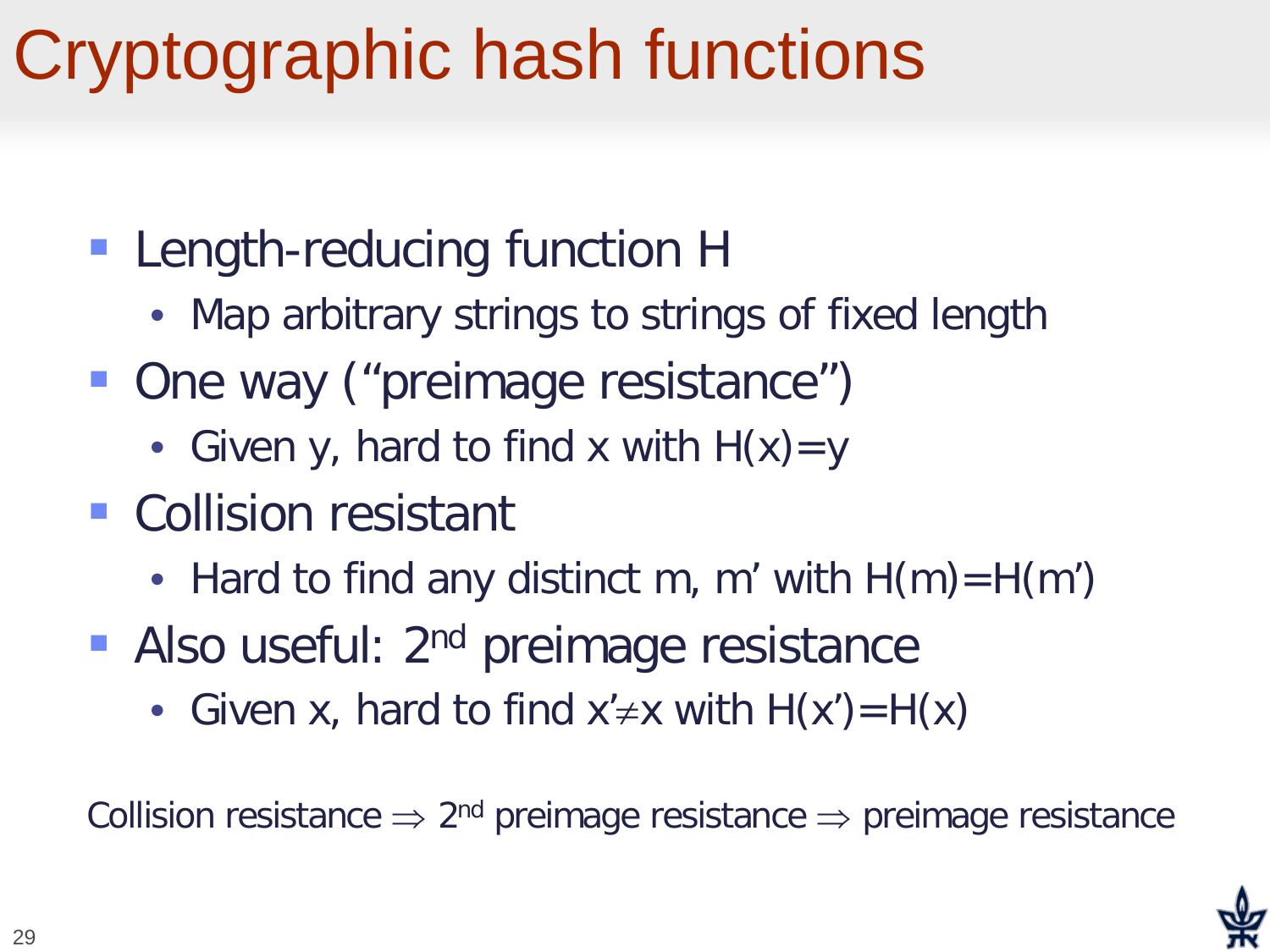# Applications of cryptographic hashing

- **Password files** (one way)
- **Digital signatures** (collision resistant)

- 
- Sign hash of message instead of entire message
- Data integrity
	- Compute and securely store hash of some data
	- Check later by recomputing hash and comparing
- Keyed hash for message authentication
	- MAC Message Authentication Code

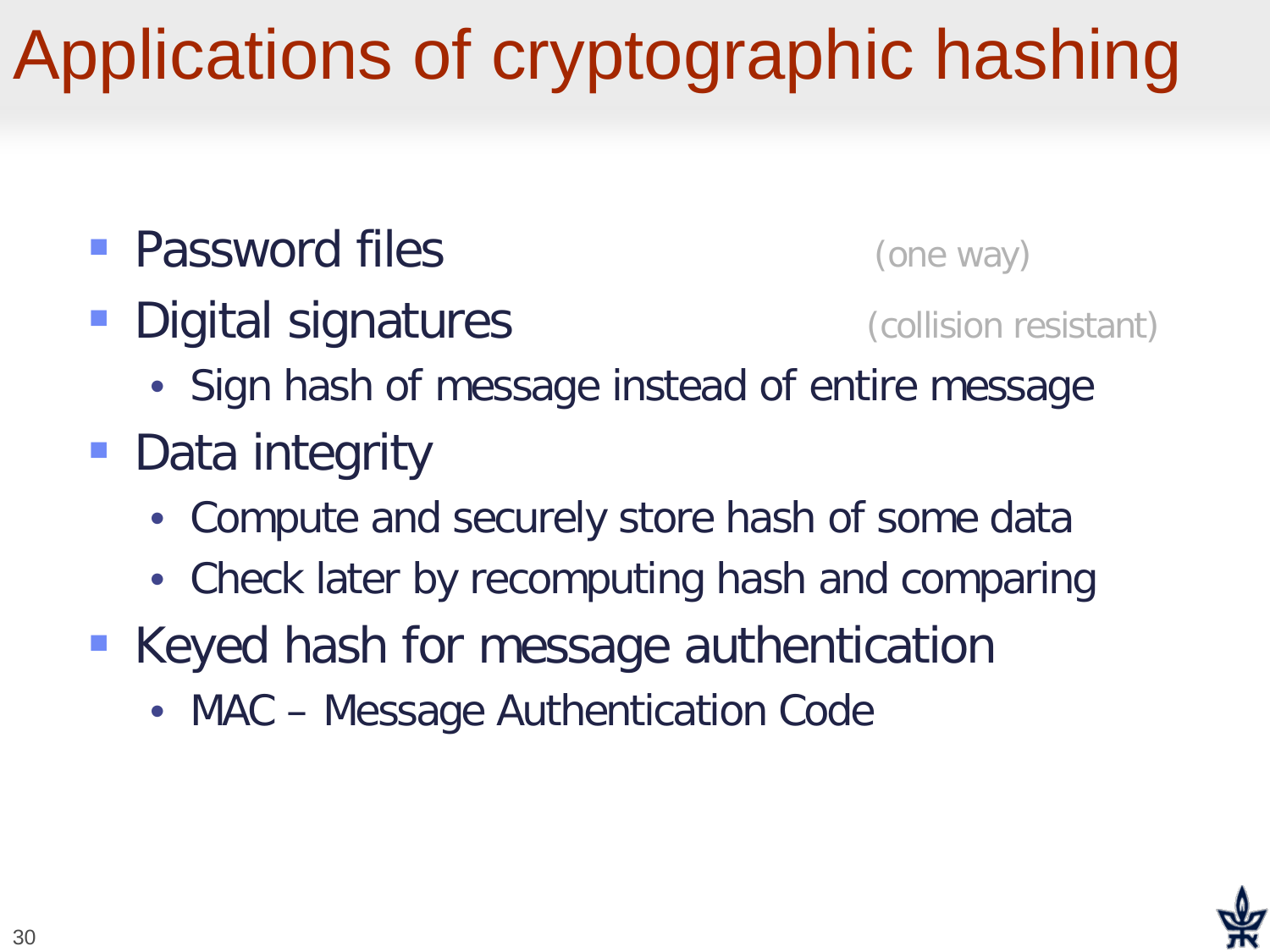### Performance of hash functions

| Algorithm      | <b>Speed</b><br>(Mbyte/sec) | <b>Block size</b><br>(bits) | Key size<br>(bits) |
|----------------|-----------------------------|-----------------------------|--------------------|
| RC4            | 657                         |                             | unlimited          |
| <b>DES</b>     | 71                          | 64                          | 56                 |
| 3DES           | 26                          | 64                          | 168                |
| <b>IDEA</b>    | 91                          | 64                          | 128                |
| <b>AES</b>     | 142                         | 128                         | 128                |
| SHA-1          | 197                         |                             |                    |
| <b>SHA-256</b> | 113                         |                             |                    |

OpenSSL 1.0.1 on 2.1GHz Intel i7, 64-byte messages.

To benchmark on your computer:

\$ openssl sha1 sha256

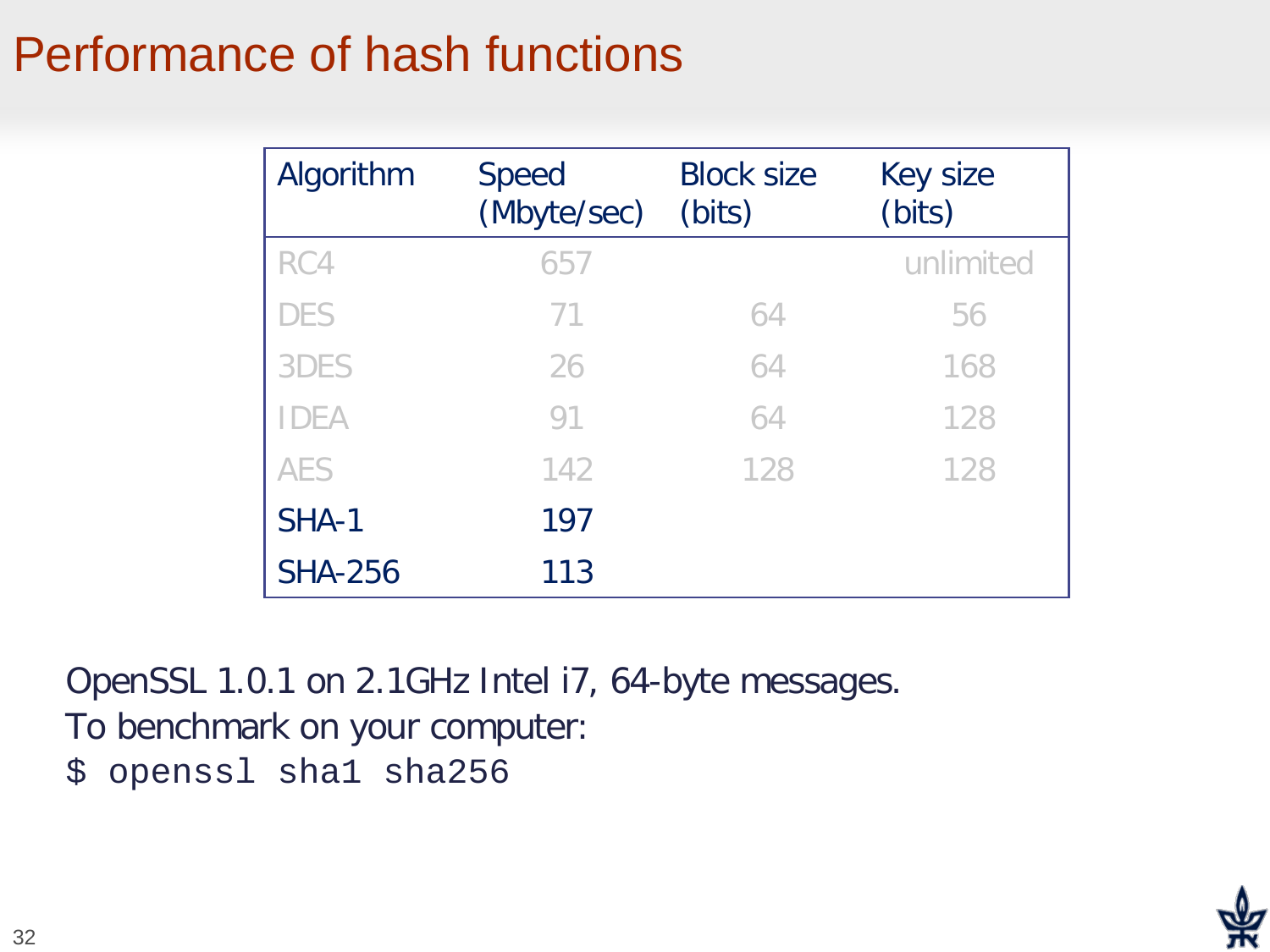### Symmetric-key integrity: MAC (Message Authentication Code)

■ Goal: message integrity. No confidentiality.



Note: non-keyed checksum (CRC) is an insecure MAC!

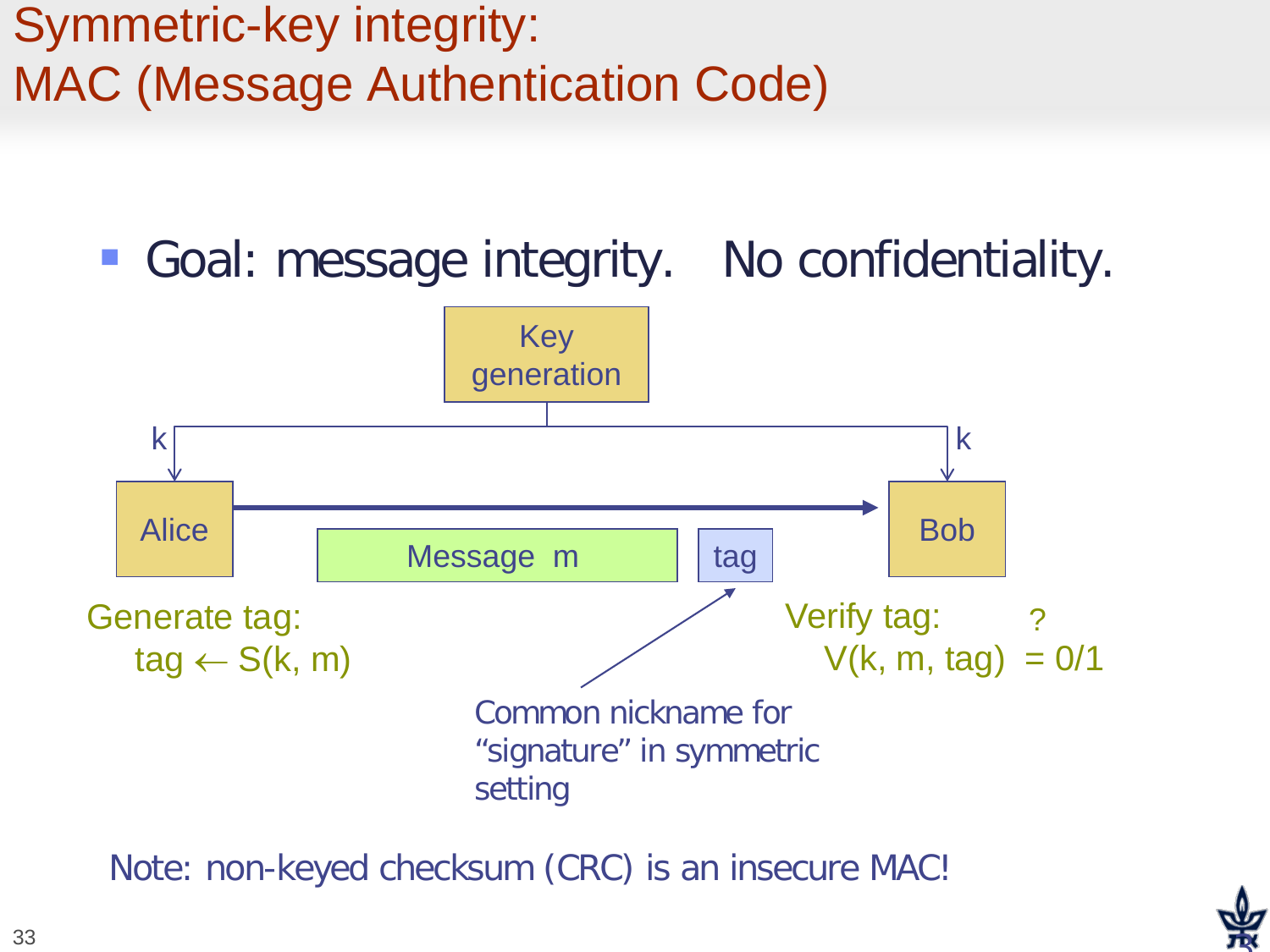# Secure MACs

- **Attacker's power:** chosen message attack.
	- for  $m_1, m_2, ..., m_q$  attacker is given  $t_i \leftarrow S(k,m_i)$
- **Attacker's goal: existential forgery.** 
	- produce some **new** valid message/tag pair (m,t).  $(m,t) \notin \{ (m_1,t_1), ..., (m_n,t_n) \}$
- **Existential unforgeability security:** no feasible attacker can witn the above game with more than negligible probability.

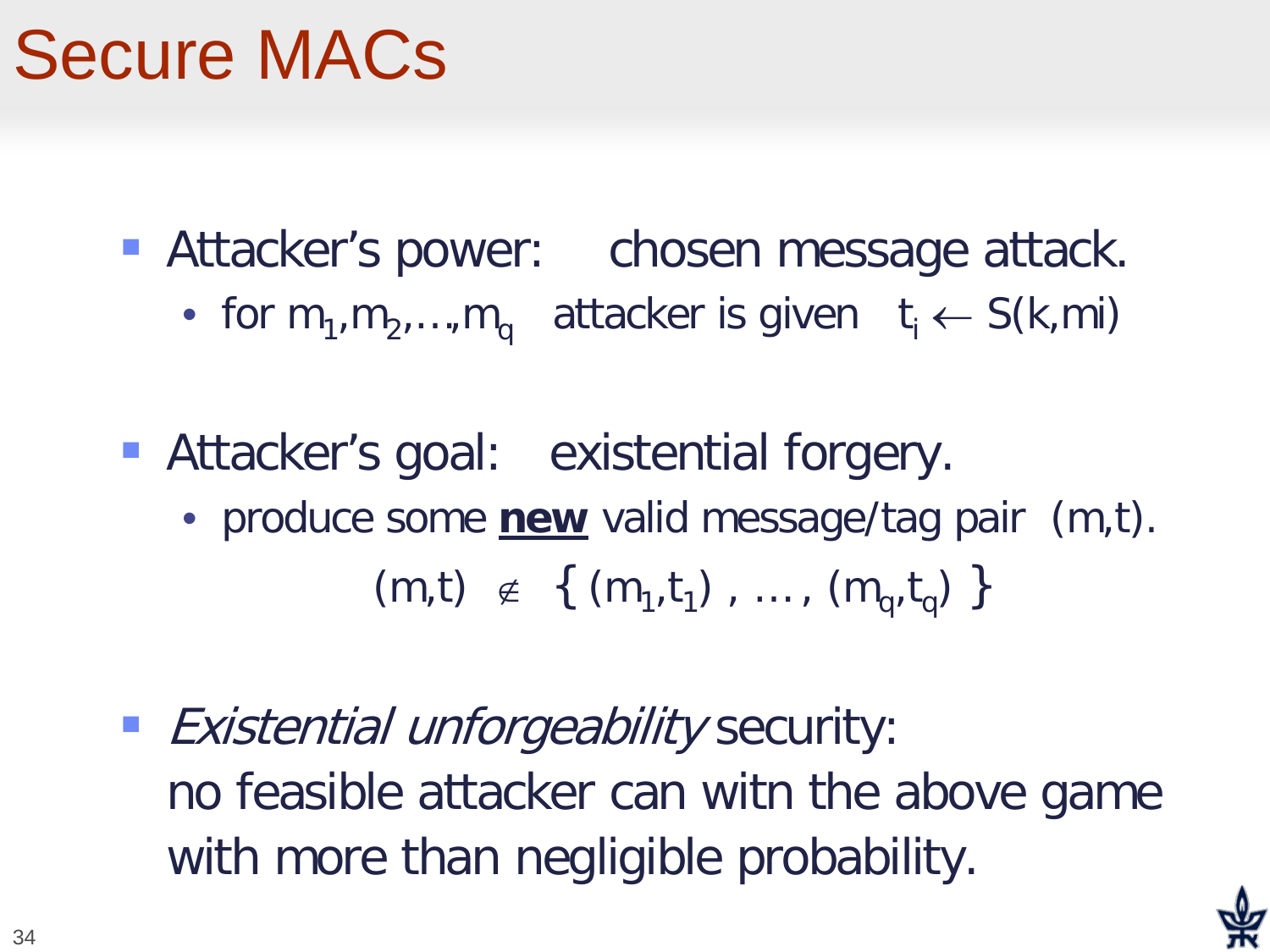### MAC Construction 1: ECBC